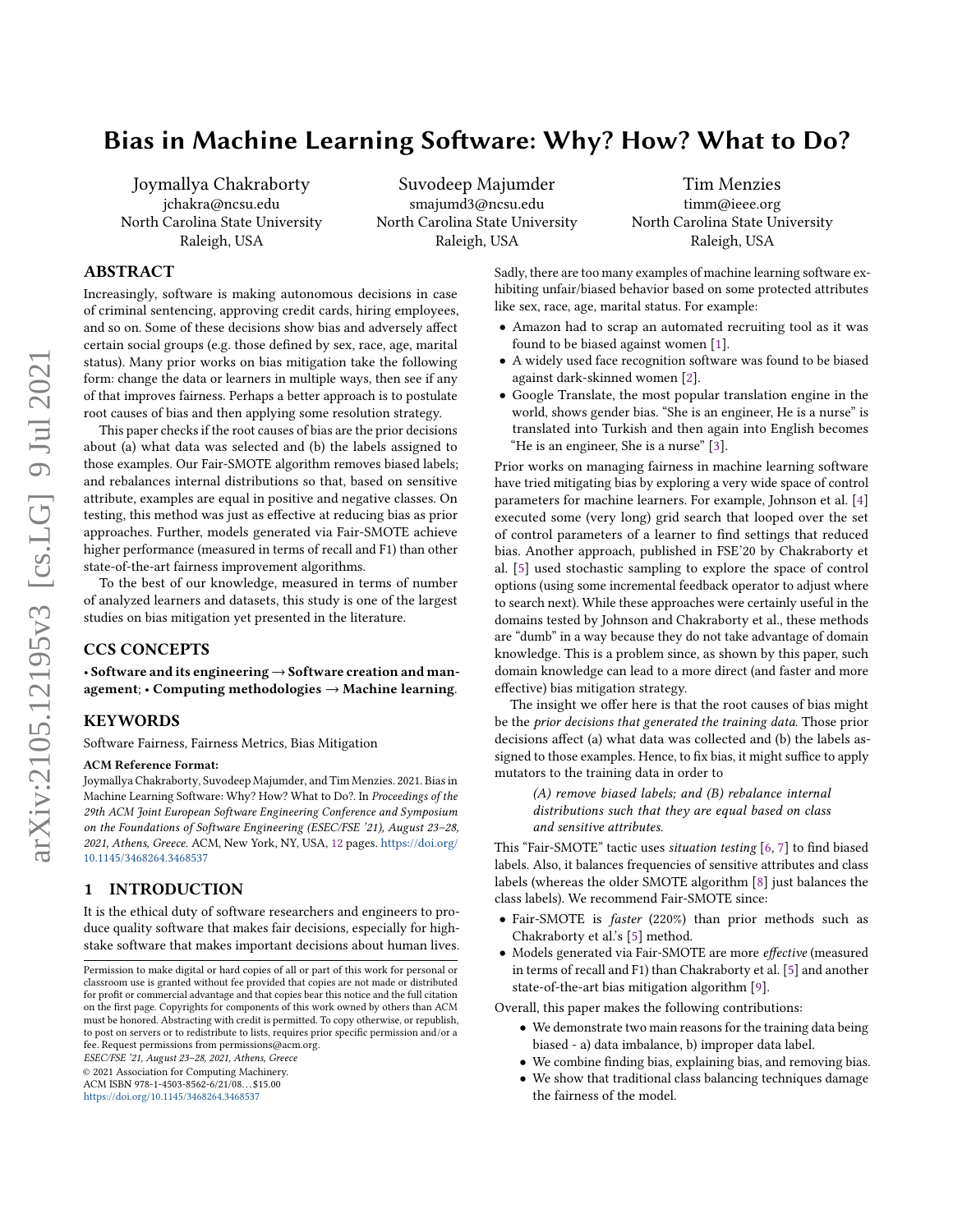ESEC/FSE '21, August 23-28, 2021, Athens, Greece Joyman Joymallya Chakraborty, Suvodeep Majumder, and Tim Menzies



Figure 1: Many tools try to find or explain or mitigate bias. Fair-SMOTE addresses all three problems, at the same time.

- Prior works compromised performance while achieving fairness. We achieve fairness with better recall and F1 score.
- To the best of our knowledge, this study explores more learners and datasets than prior works that were based on just a handful of datasets and/or learners (e.g. [\[9](#page-10-8)[–11\]](#page-10-9)).

Before beginning, we digress to clarify two points. Firstly, in this paper, training data is mutated by Fair-SMOTE but the test data remains in its original form.

Secondly, one danger with mutating data is that important associations between variables can be lost. Hence, in this work, we take care to mutate by extrapolating between the values seen in two neighboring examples. In that mutation process, Fair-SMOTE extrapolates all the variables by the same amount. That is, if there exists some average case association between the pre-mutated examples, then that association is preserved in the mutant. To facilitate open science, the source code and datasets used in this study are all available online<sup>[1](#page-1-0)</sup>.

## 2 RELATED WORK

Fairness in ML model is a well-explored research topic in the ML Community. Recently, the software engineering community has also become interested in the problem of fairness. Software researchers from UMass Amherst have developed a python toolkit called Fairkit to evaluate ML models based on various fairness metrics [\[4\]](#page-10-3). ICSE 2018 and ASE 2019 conducted separate workshops for software fairness [\[12,](#page-10-10) [13\]](#page-10-11). Big software industries have started taking this fairness problem seriously as well. IBM has created a public GitHub repository AI Fairness 360 [\[14\]](#page-10-12) where most popular fairness metrics, and mitigation algorithms can be found. Microsoft has created a dedicated research group for fairness, accountability, transparency, and ethics in AI [\[15\]](#page-10-13). Facebook has developed a tool to detect bias in their internal software [\[16\]](#page-10-14).

This section reviews the fairness literature in order to find two baseline systems (which we will use to evaluate Fair-SMOTE).

Our first baseline is Chakraborty et al. [\[5\]](#page-10-4) from FSE'20 that viewed bias mitigation as a multiple-goal hyperparameter optimization problem. Their stochastic search found learner control parameters that reduced prediction bias. We prefer Chakraborty et al.'s method over the grid search of Johnson et al. [\[4\]](#page-10-3) since grid search (a) can be very slow and (b) it is strongly deprecated in the machine learning literature [\[17\]](#page-10-15). That said, one drawback with the

method of Chakraborty et al. is that it did not guide its search via domain knowledge (such as those listed in the introduction).

For a second baseline system, we reviewed popular bias mitigation works including Reweighing [\[30\]](#page-10-16), Prejudice Remover Regularizer [\[31\]](#page-10-17), Adversarial debiasing [\[10\]](#page-10-18), Equality of Opportunity [\[32\]](#page-10-19), and Reject option classification [\[11\]](#page-10-9). While all these tools are useful for mitigating bias, as a side effect of improving fairness these methods also degrade learner performance (as measured by accuracy & F1 [\[9–](#page-10-8)[11,](#page-10-9) [30–](#page-10-16)[32\]](#page-10-19)). Hence, a truism in the research community is that, as said by Berk et al. [\[33\]](#page-10-20):

## It is impossible to achieve fairness and high performance simultaneously (except in trivial cases).

In 2020, Maity et al. tried to reverse the Berk et al. conclusion. To do so they had to make the unlikely assumption that the test data was unbiased [\[34\]](#page-10-21). Our experience is that this assumption is difficult to achieve. Also, based on our experience with Fair-SMOTE (described below), we argue that this assumption may not even be necessary. We show below that it is possible to mitigate bias while maintaining/improving performance at the same time. The trick is how the data is mutated. Fair-SMOTE extrapolates all the variables by the same amount. In this way, associations between variables (in the pre-mutated examples), can be preserved in the mutant.

As to other work, a recent paper from Google [\[35\]](#page-10-22) talked about data labels being biased. This motivated us to look into data labels. Yan et al. commented that under representation of any sensitive group in the training data may give too little information to the classifier resulting bias [\[36\]](#page-10-23). This work inspired us to look into data distribution and class distribution to find root causes for bias.

From the remaining literature, we would characterize much of it as looking vertically down a few columns of data (while in our approach, our mutators work horizontally across rows of data). Further, much prior works only test for bias (whereas in our approach, we propose how to  $fix$  that bias).

There are many examples of "vertical" studies that just test for bias. Zhang et al. [\[37\]](#page-10-24) built a directed acyclic graph (DAG) containing cause-effect relations of all the attributes to see which features directly or indirectly affect the outcome of the model. Loftus et al. [\[38\]](#page-10-25) show methods to detect if sensitive attributes such as race, gender are implicated in model outcome. THEMIS [\[39\]](#page-10-26) randomly perturbs each attribute to see whether model discriminates amongst individuals. AEQUITAS [\[40\]](#page-10-27), uses random, semi-directed, and fully-directed generation techniques that make it more efficient than THEMIS. Recently, IBM researchers have developed a new testing technique by combining LIME (Local Interpretable Model

<span id="page-1-0"></span><sup>1</sup>https://github.com/joymallyac/Fair-SMOTE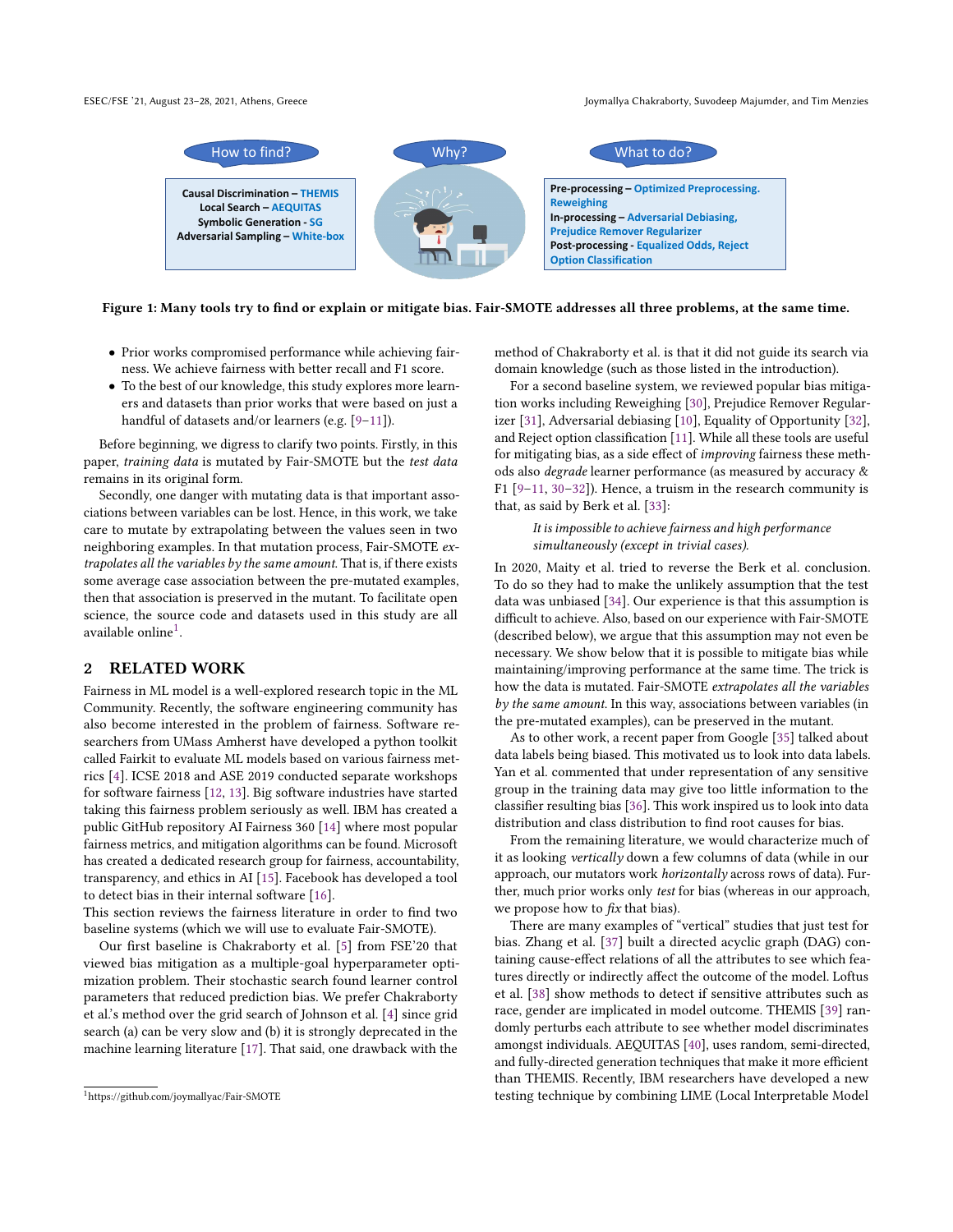<span id="page-2-0"></span>

| Dataset                                         | #Rows  | #Features | Protected<br>Attribute                                                | Description                                                                              |
|-------------------------------------------------|--------|-----------|-----------------------------------------------------------------------|------------------------------------------------------------------------------------------|
| Adult Census Income [18]                        | 48,842 | 14        | Sex, Race                                                             | Individual information from 1994 U.S. census. Goal is predicting income >\$50,000.       |
| Compas $[19]$                                   | 7.214  | 28        | Sex, Race                                                             | Contains criminal history of defendants. Goal predicting re-offending in future          |
| German Credit [20]<br>1,000<br><b>Sex</b><br>20 |        |           | Personal information about individuals & predicts good or bad credit. |                                                                                          |
| Default Credit [21]                             | 30,000 | 23        | <b>Sex</b>                                                            | Customer information for people from Taiwan. Goal is predicting default payment.         |
| Heart Health [22]                               | 297    | 14        | Age                                                                   | Patient information from Cleveland DB. Goal is predicting heart disease.                 |
| Bank Marketing [23]                             | 45,211 | 16        | Age                                                                   | Contains marketing data of a Portuguese bank. Goal predicting term deposit.              |
| Home Credit [24]                                | 37,511 | 240       | <b>Sex</b>                                                            | Loan applications for individuals. Goal is predicting application accept/reject.         |
| Student Performance [25]                        | 1.044  | 33        | <b>Sex</b>                                                            | Student achievement of two Portuguese schools. Target is final year grade.               |
| MEPS-15,16 [26]                                 | 35,428 | 1,831     | Race                                                                  | Surveys of families, individuals, medical providers, employers. Target is "Utilization". |

#### Table 1: Description of the datasets used in the experiment.

## Table 2: Definition of the performance and fairness metrics used in this study.

<span id="page-2-1"></span>

| Performance Metric                                              | Ideal<br>Value | <b>Fairness Metric</b>                                                                                                                                                                                                                                                                                                                          | <b>Ideal</b><br>Value |
|-----------------------------------------------------------------|----------------|-------------------------------------------------------------------------------------------------------------------------------------------------------------------------------------------------------------------------------------------------------------------------------------------------------------------------------------------------|-----------------------|
| $Recall = TP/P = TP/(TP+FN)$                                    |                | Average Odds Difference (AOD): Average of difference in False Positive Rates(FPR) and<br>True Positive Rates(TPR) for unprivileged and privileged groups [27].<br>TPR = TP/(TP + FN), FPR = FP/(FP + TN), $AOD = [(FPR_U - FPR_P) + (TPR_U - TPR_P)] * 0.5$                                                                                     | $\theta$              |
| False alarm = $FP/N = FP/(FP+TN)$                               | $\theta$       | Equal Opportunity Difference (EOD): Difference of True Positive Rates(TPR) for<br>unprivileged and privileged groups [27]. $EOD = TPR_U - TPR_P$                                                                                                                                                                                                | 0                     |
| Accuracy = $\frac{(TP+TN)}{(TP+FP+TN+FN)}$                      |                | Statistical Parity Difference (SPD): Difference between probability of unprivileged<br>group (protected attribute PA = 0) gets favorable prediction $(\hat{Y} = 1)$ & probability<br>of privileged group (protected attribute PA = 1) gets favorable prediction ( $\hat{Y}$ = 1) [28].<br>$SPD = P[\hat{Y} = 1 PA = 0] - P[\hat{Y} = 1 PA = 1]$ | $\Omega$              |
| $Precision = TP/(TP + FP)$                                      |                | <b>Disparate Impact (DI):</b> Similar to SPD but instead of the difference of probabilities,<br>the ratio is measured [29]. $DI = P[\hat{Y} = 1   PA = 0] / P[\hat{Y} = 1   PA = 1]$                                                                                                                                                            |                       |
| $2 * (Precision * Recall)$<br>$F1$ Score =<br>Precision + Recal |                |                                                                                                                                                                                                                                                                                                                                                 |                       |

Explanation) and symbolic execution [\[41\]](#page-11-1). Zhang et al. developed a fairness testing method that is applicable for DNN models [\[42\]](#page-11-2) (they combined gradient computation and clustering techniques).

Finally, we can find one paper that seems like a competitive technology to the methods of this paper. Optimized Pre-processing (OP) by Calmon et al. [\[9\]](#page-10-8) tries to find, then fix, bias. OP is a datadriven optimization framework for probabilistically transforming data in order to reduce algorithmic discrimination. OP treats bias mitigation as a convex optimization problem with goals to preserve performance and achieve fairness. We chose this work as a baseline because, like Fair-SMOTE, it is also a pre-processing strategy.

In summary, prior work suffered from

- Some methods only find bias, without trying to fix it.
- Some methods for fixing bias have an undesired side effect: leaner performance was degraded.

For the rest of this paper, we explore a solution that finds root causes of bias, and directly implement mitigation of those causes (resulting in less bias and better performance than seen in prior work).

## <span id="page-2-2"></span>3 WHAT ARE THE ROOT CAUSES OF BIAS?

To understand what might cause bias, at first, we need some terminology. Table [1](#page-2-0) contains 10 datasets used in this study. All of them are binary classification problems where the target class has only two values.

- A class label is called a favorable label if it gives an advantage to the receiver such as receiving a loan, being hired for a job.
- A protected attribute is an attribute that divides the whole population into two groups (privileged & unprivileged) that have differences in terms of receiving benefits.

Every dataset in Table [1](#page-2-0) has one or two such attributes. For example, in case of credit card application datasets, based on protected attribute "sex", "male" is privileged and "female" is unprivileged; in case of health datasets, based on protected attribute "age", "young" is privileged and "old" is unprivileged.

- Group fairness is the goal that based on the protected attribute, privileged and unprivileged groups will be treated similarly.
- Individual fairness means similar outcomes go to similar individuals.

Table [2](#page-2-1) contains five performance metrics and four fairness metrics we used. These metrics are selected since they were widely used in the literature [\[5,](#page-10-4) [32,](#page-10-19) [43–](#page-11-3)[45\]](#page-11-4). Prediction performance is measured in terms of recall, false alarm, accuracy, precision, F1; fairness is measured using AOD, EOD, SPD, DI. All of these can be calculated from the confusion matrix of binary classification containing four cells - true positives (TP), false positives (FP), true negatives (TN) and false negatives (FN).

- For recall, accuracy, precision, F1 larger values are better;
- For false alarm, AOD, EOD, SPD smaller values are better.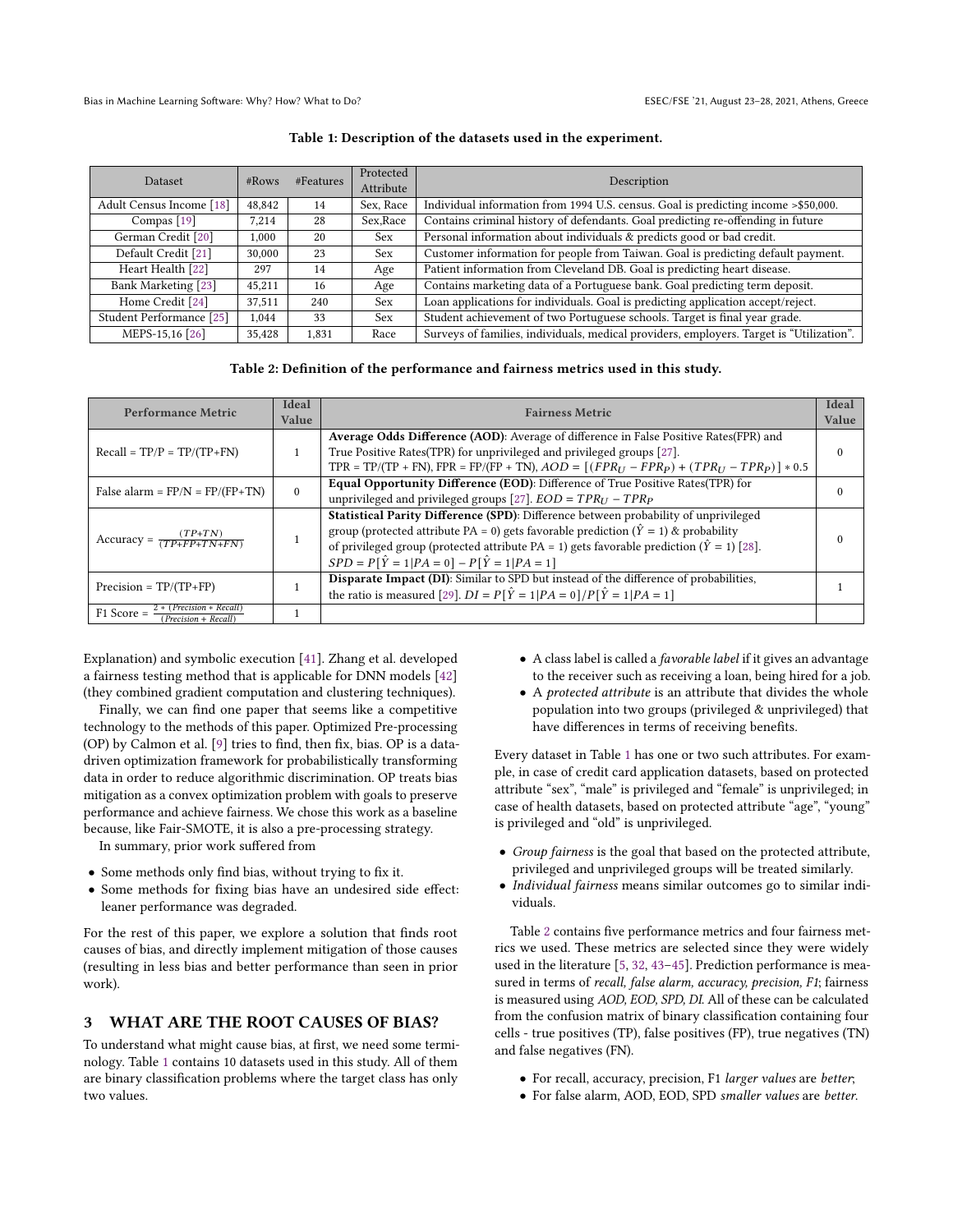<span id="page-3-1"></span>ESEC/FSE '21, August 23-28, 2021, Athens, Greece Joyman Joymallya Chakraborty, Suvodeep Majumder, and Tim Menzies



Figure 2: Most of the datasets showing not only class imbalance but also imbalance based on the protected attribute.

<span id="page-3-2"></span>

Figure 3: Effects of SMOTE class balancing technique on Adult dataset for two protected attributes "sex" and "race".

• DI is a ratio and there is no bias when value of DI is 1. For comprehensibility, while showing results we compute abs(1 - DI) so that all four fairness metrics are lower the better (0 means no bias).

Prior research [\[11,](#page-10-9) [30,](#page-10-16) [31,](#page-10-17) [46\]](#page-11-5) has shown that classification models built from the datasets of Table [1](#page-2-0) show bias. Why? What are the natures of these datasets that result in bias?

In this paper, we postulate that data has a history and that history introduces bias. For example, consider a team of humans labeling data as "risky loan applicant" or otherwise. If that team has any biases (conscious or otherwise) against certain social groups, then the bias of those humans introduces improper/unfair data labels.

Another way history can affect the data is selection bias. Suppose we are collecting package data relating to the kinds of items shipped via Amazon to a particular suburb. Suppose there is some institutional bias that tends to results in low annual incomes for persons in certain suburbs $^2.$  $^2.$  $^2.$  The delivery data collected from those suburbs would contain all the political and economic biases that tend to perpetuate lower socio-economic neighborhoods.

The next two sections explore the intuitions of the last two paragraphs in more detail. Specifically, we will look into data imbalance

and improper data labeling. This in turn will lead to the Fair-SMOTE algorithm that deletes biased labels and balances all distributions between positive and negative examples.

#### 3.1 Data Imbalance

When a classification model is trained on imbalanced data, the trained model shows bias against a certain group of people. We mention that such imbalances are quite common. Figure [2](#page-3-1) displays distributions within our datasets. Note that, in most cases, we see a class imbalance; i.e the number of observations per class is not equally distributed. Further, we see that the imbalance is not just based on class, but also on protected attribute.

For example, consider the Adult dataset. Here we are predicting the annual income of a person. There are two classes. "High income"  $(\geq$  \$50,000) which is *favorable label* and "low income" (< \$50,000) which is unfavorable label. The first grouped bar in Figure [2](#page-3-1) has two bars grouped together. The first bar is for "high income" class (24%) and the second bar is for "low income" (76%) class. It is clear that the number of instances for "low income" is more than three times of instances for "high income". This is an example of class imbalance. Now, both the bars are subdivided based on protected attribute "sex" ("male" and "female"). For "high income" or favorable label, 86% instances are "male" and only 14% are female. For "low income" or unfavorable label, 60% instances are "male" and 40% are female. Overall, this dataset contains more examples of "male" (privileged) getting favorable label and female (unprivileged) getting unfavorable label.

Class imbalance is a widely studied topic in ML domain. There are mainly two ways of balancing imbalanced classes:

- Oversample the minority class;
- or undersample the majority class.

We want to see how various class balancing techniques affect fairness. In Table [3](#page-4-0) we are showing the results for five most commonly used class balancing techniques on Adult dataset. One of them is undersampling (RUS- Random Under Sampling), other three (ROS-

<span id="page-3-0"></span> ${}^{2}$ E.g. If politicians spend less money on schools in a poorer district; then that district has (a) fewer exceptional schools; (b) fewer graduates with job skills in for high-paying jobs in high demand; (c) consistently lower incomes from generation to generation.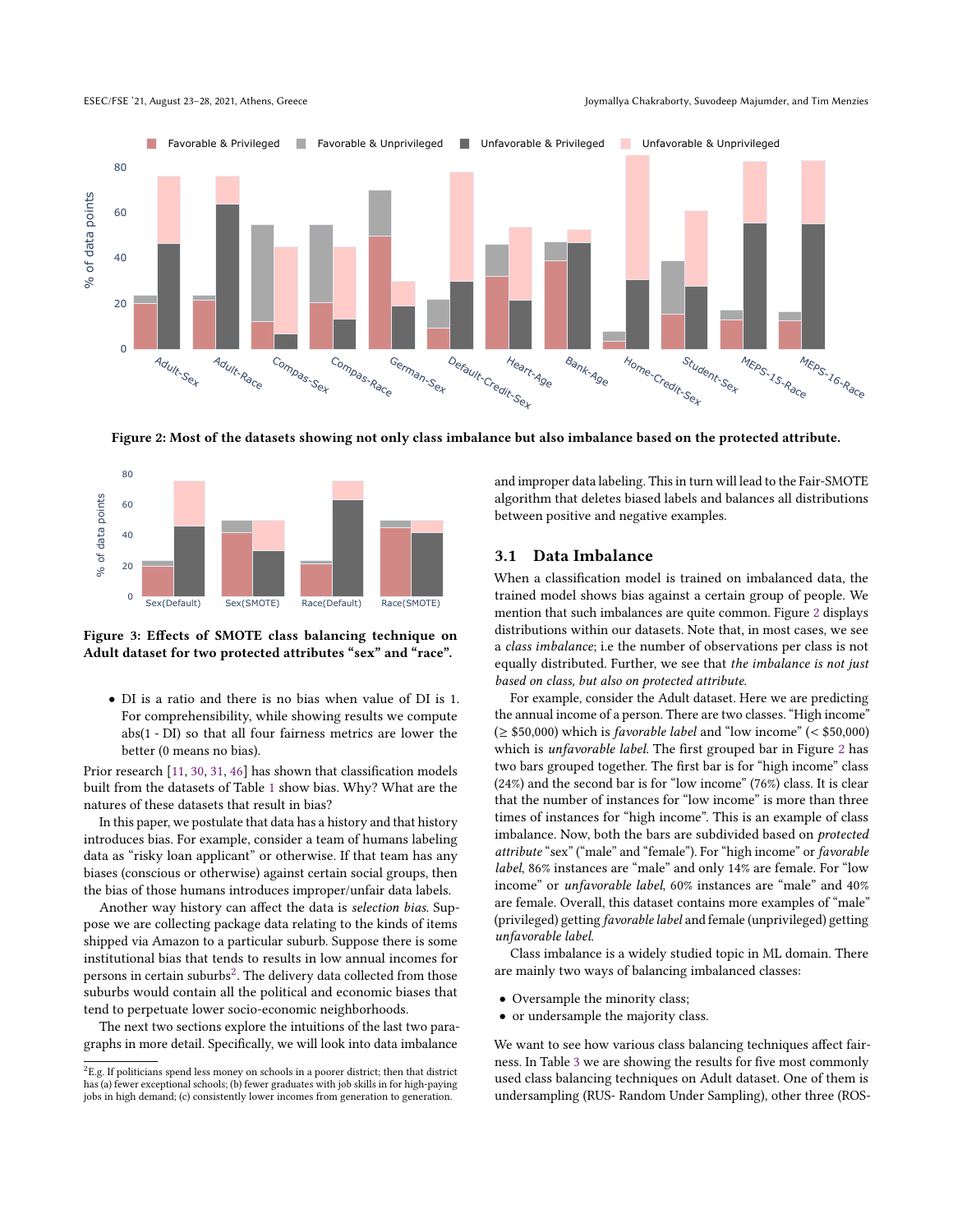<span id="page-4-0"></span>Table 3: Effects of various class balancing techniques on Adult dataset (note: for the metrics with '+' more is better and for the metrics with '-' less is better). For each metric, cell with best score is highlighted.

|              | $Recall(+)$ | False alarm(-) | $Precision(+)$ | $Accuracy(+)$ | $F1 Score(+)$ | $AOD(-)$ | $EOD(-)$ | $SPD(-)$ | $DI(-)$ |
|--------------|-------------|----------------|----------------|---------------|---------------|----------|----------|----------|---------|
| Default      | 0.42        | 0.07           | 0.69           | 0.83          | 0.54          | 0.12     | 0.24     | 0.21     | 0.56    |
| <b>RUS</b>   | 0.74        | 0.23           | 0.48           | 0.76          | 0.59          | 0.09     | 0.36     | 0.37     | 0.61    |
| <b>ROS</b>   | 0.74        | 0.24           | 0.47           | 0.75          | 0.59          | 0.08     | 0.34     | 0.35     | 0.64    |
| <b>SMOTE</b> | 0.70        | 0.25           | 0.49           | 0.70          | 0.64          | 0.17     | 0.37     | 0.33     | 0.58    |
| KMeans-SMOTE | 0.73        | 0.24           | 0.48           | 0.74          | 0.58          | 0.08     | 0.35     | 0.36     | 0.62    |

Table 4: Percentage of data points failing situation testing for 10 datasets.

<span id="page-4-2"></span>

|                     | Adult<br>(Sex) | Adult<br>(Race) | Compas<br>(Sex) | Compas<br>(Race) | German<br>(Sex) | Default<br>Credit<br>(Sex) | Heart-<br>Health<br>(Age) | Bank<br>Marketing<br>(Age) | Home<br>Credit<br>(Sex) | Student<br>(Sex) | MEPS-15<br>(Race) | MEPS-16<br>(Race) |
|---------------------|----------------|-----------------|-----------------|------------------|-----------------|----------------------------|---------------------------|----------------------------|-------------------------|------------------|-------------------|-------------------|
| % of Rows<br>failed | 11%            | 3%              | 18%             | 8%               | 6%              | 6%                         | 8%                        | 19%                        | 17%                     | 4%               | 4%                | 4%                |

Random Over Sampling, SMOTE- Synthetic Minority Over Sampling Technique [\[8\]](#page-10-7) and KMeans-SMOTE [\[47\]](#page-11-6)) are oversampling techniques. Table [3](#page-4-0) shows values of nine metrics - first five of them are performance metrics and last four of them are fairness metrics. We used logistic regression model here.

The important observation here is all four of the class balancing techniques are increasing bias scores mean damaging fairness (lower is better here). To better understand this, see Figure [3.](#page-3-2) It gives a visualization of using SMOTE [\[8\]](#page-10-7) on Adult dataset. SMOTE generates synthetic samples for minority class data points to equalize two classes. Suppose a data point from minority class is denoted as X where  $x_1, x_2, ..., x_n$  are the attributes and its nearest neighbor is  $X'$  $(x_1)$  $x_1'$ ,  $x_2'$  $\sum_{2}^{'}$   $\ldots$  $\overline{x_n'}$ ). According to SMOTE, a new data point Y  $(y_1, y_2, \ldots, y_n)$ is generated by the following formula:

$$
Y = X + rand(0, 1) * (X - X^{'} )
$$

SMOTE definitely balances the majority class and minority class but it damages the protected attribute balance even more. Thus Figure [3](#page-3-2) explains the results of Table [3.](#page-4-0)

For space reasons, we have shown this with one dataset and one technique (SMOTE) but in other datasets also, we got similar pattern. That said, traditional class balancing methods improve performance of the model but damage fairness (usually). The reason is these techniques randomly generate/discard samples just to equalize two classes and completely ignore the attributes and hence damage the protected attribute balance even more.

To fix this, we propose Fair-SMOTE. Like SMOTE, Fair-SMOTE will generate synthetic examples. But Fair-SMOTE takes much more care than SMOTE for exactly how it produces new examples. Specifically, it balances data based on class and sensitive attributes such that privileged and unprivileged groups have an equal amount of positive and negative examples in the training data (for more details, see [§4\)](#page-4-1).

## <span id="page-4-3"></span>3.2 Improper Data Labeling

Some prior works [\[35,](#page-10-22) [48,](#page-11-7) [49\]](#page-11-8) argue that improper labeling could be a reason behind bias. We used the concept of situation testing to validate how labeling can affect fairness of the model. Situation testing is a research technique used in the legal field [\[6\]](#page-10-5) where decision makers' candid responses to applicant's personal characteristics are captured and analyzed. For example:

- A pair of research assistants (a male and a female with almost equivalent qualities) undergo the same procedure, such as applying for a job.
- Now the treatments they get from the decision-maker are analyzed to find discrimination.

Situation testing as a legal tactic has been widely used both in the United States [\[6\]](#page-10-5) and the European Union [\[7\]](#page-10-6). Luong et al. [\[50\]](#page-11-9) first used the concept of situation testing in classification problems. They used K-NN approach to find out similar individuals getting different outcomes to find discrimination. Later, Zhang et al. [\[51\]](#page-11-10) used causal bayesian networks to do the same. The core idea of our situation testing is much simpler:

- Flip the value of protected attribute for every data point.
- See whether prediction given by the model changes or not.

In our implementation, a logistic regression model is trained first and then all the data points are predicted. After that, the protected attribute value for every data point is flipped (e.g. male to female, white to non-white) and tested again to validate whether model prediction changes or not. If the result changes, that particular data point fails the situation testing.

Table [4](#page-4-2) shows the median of ten runs for all the datasets. We see all the datasets more or less contain these kinds of biased data points. That means we have found biased labels. Note that, we use logistic regression model for situation testing but any other supervised model can be chosen. We picked logistic regression because it is a simple model and can be trained with a very low amount of data (compared to DL models) [\[52\]](#page-11-11). Choosing a different model may change the outcome a bit. We will explore that in future.

## <span id="page-4-1"></span>4 METHODOLOGY

Summarizing the above, we postulate that data imbalance and improper labeling are the two main reasons for model bias. Further, we assert that if we can solve these two problems then final outcome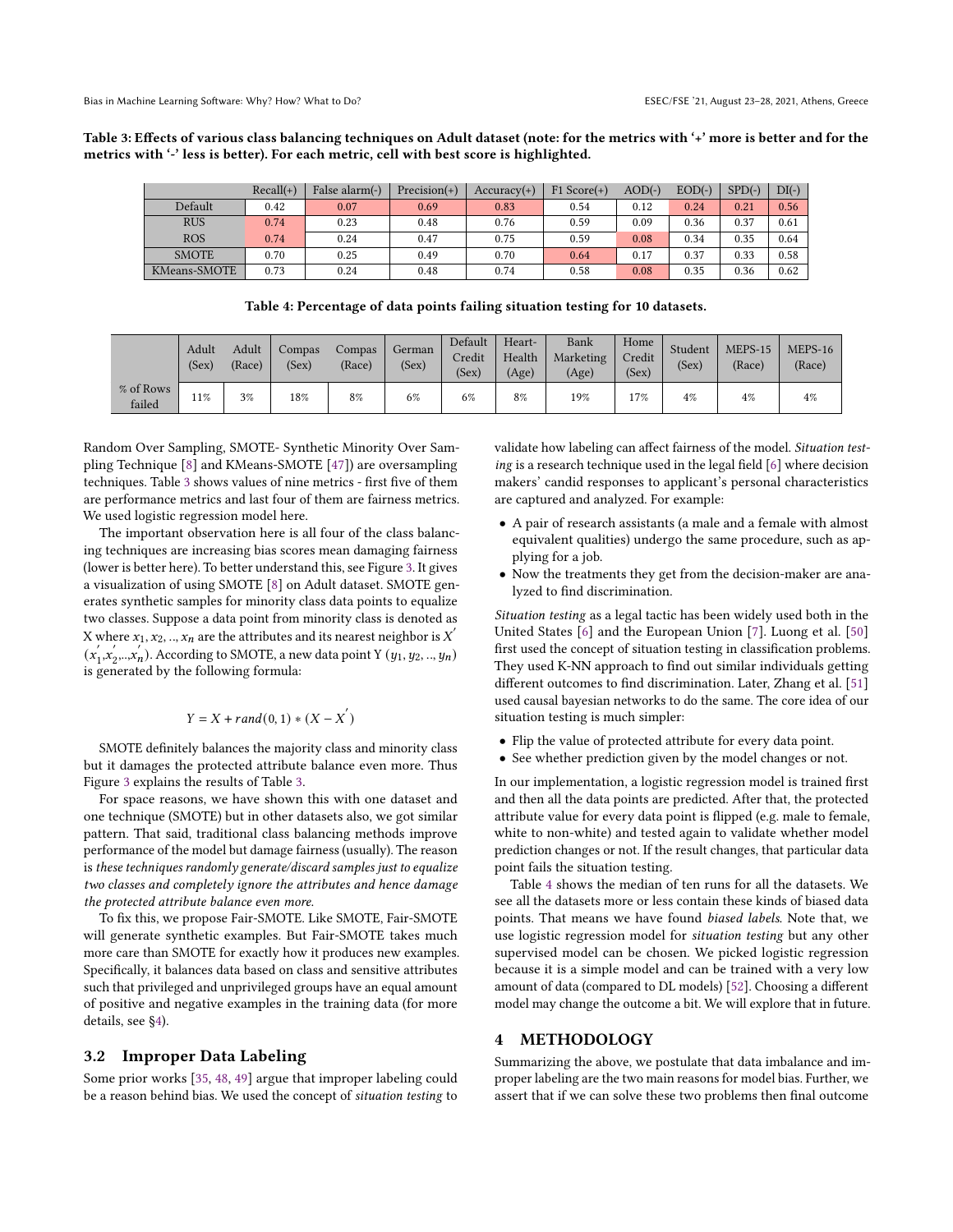will be a fairer model generating fairer prediction. This section describes experiments to test that idea.

#### 4.1 Fair-SMOTE

Fair-SMOTE algorithm solves data imbalance. At first, the training data is divided into subgroups based on class and protected attribute. If class and protected attribute both are binary, then there will be 2\*2 = 4 subgroups (Favorable & Privileged, Favorable & Unprivileged, Unfavorable & Privileged, Unfavorable & Unprivileged). Initially, these subgroups are of unequal sizes.

Fair-SMOTE synthetically generates new data points for all the subgroups except the subgroup having the maximum number of data points. As a result, all subgroups become of equal size (same with the maximum one).

As stated in the introduction, one danger with mutating data is that important associations between variables can be lost. Hence, in this work, we take care to mutate by extrapolating between the values seen in two neighboring examples. In that mutation process, Fair-SMOTE extrapolates all the variables by the same amount. That is, if there exists some average case association between the premutated examples, then that association is preserved in the mutant.

For data generation, we use two hyperparameters "mutation amount" (f) and "crossover frequency" (cr) like Differential Evolution [\[53\]](#page-11-12). They both lie in the range [0, 1]. The first one denotes at which probability the new data point will be different from the parent point (0.8 means 80% of the times) and the latter one denotes how much different the new data point will be. We have tried with 0.2  $($  < 50% probability), 0.5 (= 50%), & 0.8 (> 50%) and got best results with 0.8.

Algorithm [1](#page-5-0) describes the pseudocode of Fair-SMOTE. It starts with randomly selecting a data point (parent point p) from a subgroup. Then using K-nearest neighbor, two data points (c1, c2) are selected which are closest to p. Next, according to the algorithm described, a new data point is created. Separate logic is used for boolean, symbolic, and numeric columns.

Fair-SMOTE does not randomly create a new data point. Rather it creates a data point that is very close to the parent point. Thus the generated data points belong to the same data distribution. This process is repeated until all the subgroups become of similar size.

After applying Fair-SMOTE, the training data contains equal proportion of both classes and the protected attribute.

#### 4.2 Fair Situation Testing

At first, we use Fair-SMOTE to balance the training data. Fair-SMOTE is an oversampling technique and thus increases the size of train set. We then use situation testing as mentioned in [§3.2](#page-4-3) to find out biased data points in the training data. We call this situation testing as fair situation testing because this is making the training data fairer. After finding biased data points, we remove them from training data. As Table [4](#page-4-2) shows small percentage numbers, we do not lose much of the training data. We will show in the 'Results' section that this does not affect performance of the model much. After removal of biased data points, we train the model on the remaining training set and finally make the prediction on test data.

| <b>Algorithm 1: Pseudocode of Fair-SMOTE</b>                         |
|----------------------------------------------------------------------|
| <b>Input:</b> Dataset, Protected Attribute(p attrs), Class Label(cl) |
| <b>Output: Balanced Dataset</b>                                      |
| 1 Def gat nghr <i>(Dataset knn</i> ):                                |

| 1                       | Def get_ngbr(Dataset, knn):                             |  |  |  |  |  |  |  |  |  |  |  |  |
|-------------------------|---------------------------------------------------------|--|--|--|--|--|--|--|--|--|--|--|--|
| $\overline{2}$          | rand sample $id = random(0, len(Dataset))$              |  |  |  |  |  |  |  |  |  |  |  |  |
| 3                       | parent = Dataset[rand sample id]                        |  |  |  |  |  |  |  |  |  |  |  |  |
| $\overline{\mathbf{4}}$ | $ngbr = knn.kneighbors(parent,2)$                       |  |  |  |  |  |  |  |  |  |  |  |  |
| 5                       | $c1, c2 = DataFrame$ Dataset[ngbr[0]], Dataset[ngbr[1]] |  |  |  |  |  |  |  |  |  |  |  |  |
| 6                       | return parent, c1, c2                                   |  |  |  |  |  |  |  |  |  |  |  |  |
| 7                       | count_groups = get_count(Dataset, p_attrs, cl)          |  |  |  |  |  |  |  |  |  |  |  |  |
| 8                       | $max_size = max(count\_groups)$                         |  |  |  |  |  |  |  |  |  |  |  |  |
| 9                       | cr, $f = 0.8$ , 0.8 (user can pick any value in [0,1])  |  |  |  |  |  |  |  |  |  |  |  |  |
| 10                      | for c in cl do                                          |  |  |  |  |  |  |  |  |  |  |  |  |
| 11                      | for attr in $p$ attrs do                                |  |  |  |  |  |  |  |  |  |  |  |  |
| 12                      | sub data = Dataset(cl=c & p attrs=attr)                 |  |  |  |  |  |  |  |  |  |  |  |  |
| 13                      | $sub\_group\_size = count\_groups[c][attr]$             |  |  |  |  |  |  |  |  |  |  |  |  |
| 14                      | to generate = $max size - sub group size$               |  |  |  |  |  |  |  |  |  |  |  |  |
| 15                      | knn = NearestNeighbors(sub data)                        |  |  |  |  |  |  |  |  |  |  |  |  |
| 16                      | for <i>i</i> in range(to generate) do                   |  |  |  |  |  |  |  |  |  |  |  |  |
| 17                      | $p, c1, c2 = get_ngbr(sub_data, knn)$                   |  |  |  |  |  |  |  |  |  |  |  |  |
| 18                      | new candidate $= \lceil \rceil$                         |  |  |  |  |  |  |  |  |  |  |  |  |
| 19                      | for col in parent candidate.columns do                  |  |  |  |  |  |  |  |  |  |  |  |  |
| 20                      | <b>if</b> col is boolean <b>then</b>                    |  |  |  |  |  |  |  |  |  |  |  |  |
| 21                      | if $cr$ > random(0,1) then                              |  |  |  |  |  |  |  |  |  |  |  |  |
| 22                      | new val = random( $p[col], c1[col], c2[col]$ )          |  |  |  |  |  |  |  |  |  |  |  |  |
| 23                      | else                                                    |  |  |  |  |  |  |  |  |  |  |  |  |
| 24                      | new val = $p[col]$                                      |  |  |  |  |  |  |  |  |  |  |  |  |
| 25                      | new candidate.add(new val)                              |  |  |  |  |  |  |  |  |  |  |  |  |
| 26                      | else if col is String then                              |  |  |  |  |  |  |  |  |  |  |  |  |
| 27                      | $new_val = random(p[col], c1[col], c2[col])$            |  |  |  |  |  |  |  |  |  |  |  |  |
| 28                      | new candidate.add(new val)                              |  |  |  |  |  |  |  |  |  |  |  |  |
| 29                      | else if col is Numeric then                             |  |  |  |  |  |  |  |  |  |  |  |  |
| 30                      | if $cr$ > random(0,1) then                              |  |  |  |  |  |  |  |  |  |  |  |  |
| 31                      | $new_val = p[col] + f*(c1[col]-c2[col])$                |  |  |  |  |  |  |  |  |  |  |  |  |
| 32                      | else                                                    |  |  |  |  |  |  |  |  |  |  |  |  |
| 33                      | new val = $p[col]$                                      |  |  |  |  |  |  |  |  |  |  |  |  |
| 34                      | new candidate.add(new val)                              |  |  |  |  |  |  |  |  |  |  |  |  |
| 35                      | Dataset.add(new candidate)                              |  |  |  |  |  |  |  |  |  |  |  |  |

#### <span id="page-5-0"></span>4.3 Experimental Design

Here we describe how we prepared the data for experiments to answer the research questions in [§5.](#page-6-0) Our study used 10 datasets (Table [1\)](#page-2-0) and 3 classification models - logistic regression (LSR), random forest (RF), and support vector machine (SVM). In fairness domain, datasets are not very large in size and also have small dimensions. That is why we see most of the prior works [\[5,](#page-10-4) [9,](#page-10-8) [31,](#page-10-17) [43\]](#page-11-3) choose simple models like us instead of deep learning models. For every experiment, we split the datasets using 5 fold cross-validation (train - 80%, test - 20%) and repeat 10 times with random seeds and finally report the median. The rows containing missing values are ignored, continuous features are converted to categorical (e.g., age<25: young, age>=25: old), non-numerical features are converted to numerical (e.g., male: 1, female: 0), finally, all the feature values are normalized (converted between 0 to 1). These basic conversions are done for all the experiments. Classification model is first trained on training data and then tested on test data; we report the median of ten runs.

Figure [4](#page-6-1) shows the block-diagram of one repeat of our framework.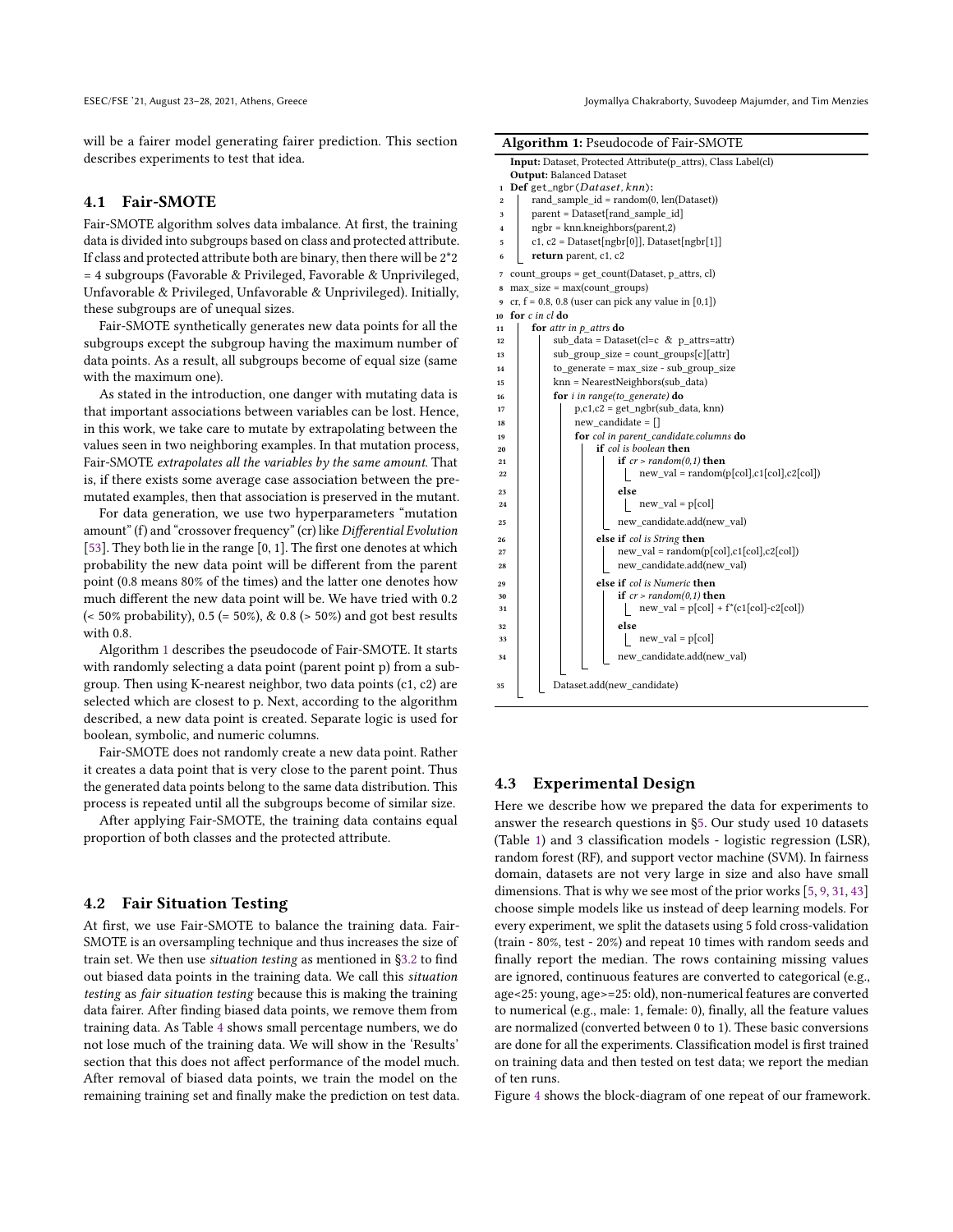<span id="page-6-1"></span>

Figure 4: Block diagram of Fair-SMOTE

#### <span id="page-6-2"></span>4.4 Statistical Tests

While comparing Fair-SMOTE with other techniques, we use Scott-Knott test [\[54,](#page-11-13) [55\]](#page-11-14) to compare two distributions. Scott-Knott is a recursive bi-clustering algorithm that terminates when the difference between the two split groups is not significant. Scott-Knott searches for split points that maximize the expected value of the difference between the means of the two resulting groups. If a group l is split into two groups m and n, Scott-Knott searches for the split point that maximizes

$$
E[\Delta] = |m|/|l|(E[m] - E[l])^2 + |n|/|l|(E[n] - E[l])^2
$$

where  $|m|$  is the size of group m. The result of the Scott-Knott test is ranks assigned to each result set; higher the rank, better the result. Scott-Knott ranks two results the same if the difference between the distributions is not significant.

## <span id="page-6-0"></span>5 RESULTS

The results are structured around five research questions.

## RQ1. Can we find bias by just looking at the training data?

In [§3](#page-2-2) we said a machine learning model acquires bias from training data. RQ1 asks for the signals we must see to identify whether training data has bias or not. That is an important question to ask because if that is doable and that bias can be removed before model training, then the chances of bias affecting the final decision reduce significantly. Table [5](#page-7-0) shows results for three different models (logistic regression (LSR), random forest (RF), support vector machine (SVM)), and Table [6](#page-8-0) shows results for one model (LSR) only. The row "Default" is when we train the model on raw data. Results show that "Default" row has significantly high bias scores for all the datasets that means trained model is showing discrimination.

Previously we have dived deep into these datasets to find reasons for bias. Here we are summarizing the sanity checks every dataset should go through before model training to avoid discrimination.

- Data distribution The training data should be almost balanced based on class and protected attribute.
- Data label Every data point should go through situation testing to see whether label has bias or not.

If we find bias in the training data, we should apply Fair-SMOTE to remove that and get fair outcomes. Thus, the answer for RQ1 is "Yes, we can find bias by just looking at the training data"

RQ2. Are standard class balancing techniques helpful to reduce bias?

For answering RQ2, we chose the most used class balancing technique, which is SMOTE [\[8\]](#page-10-7). Table [5](#page-7-0) contains results for three datasets and three different learners (LSR, RF, SVM). In that table, for a particular dataset and for a particular performance metric:

- Cells with darker backgrounds denote treatments that are performing better than anything else.
- Conversely, cells with a white background denote treatments that are performing worse than anything else;.

SMOTE consistently increases bias scores (AOD, EOD, SPD, DI) mean damaging fairness but performs similar/better than "Default" in case of performance metrics (as measured by recall, false alarm, precision, accuracy & F1). Thus, the answer for RQ2 is "No, standard class balancing techniques are not helpful since, in their enthusiasm to optimize model performance, they seem to also amplify model bias."

#### RQ3. Can Fair-SMOTE reduce bias?

Table [5](#page-7-0) answers this question. Looking at the bias metrics (AOD, EOD, SPD, DI), Fair-SMOTE significantly reduces all the bias scores mean increasing fairness (see the darker colored cells ).

As to the performance measures (recall, false alarm, precision, accuracy, and F1) it is hard to get a visual summary of the results just by looking at Table [5.](#page-7-0) For that purpose, we turn to rows 1,2,3,4 of Table [7.](#page-9-0) Based on Scott-Knott tests of [§4.4,](#page-6-2) these rows count the number of times Fair-SMOTE wins, losses or ties compared to SMOTE (here, "tie" means "is assigned the same rank by Scott-Knott"). Those counts, in rows 1,2,3,4 confirm the visual patterns of Table [5:](#page-7-0)

- As to the performance measures (recall, false alarm, precision, accuracy, and F1), these methods often tie.
- But looking at the **highlighted** bias metrics results for AOD, EOD, SPD, & DI, Fair-SMOTE is clearly performing better than SMOTE.

Thus, the answer for RQ3 is "Yes, Fair-SMOTE reduces bias significantly and performs much better than SMOTE."

RQ4. How well does Fair-SMOTE perform compared to the state of the art bias mitigation algorithms?

Table [7](#page-9-0) compares Fair-SMOTE against other tools that try to find and fix bias. "Default" shows the off-the-shelf learners; "Fairway"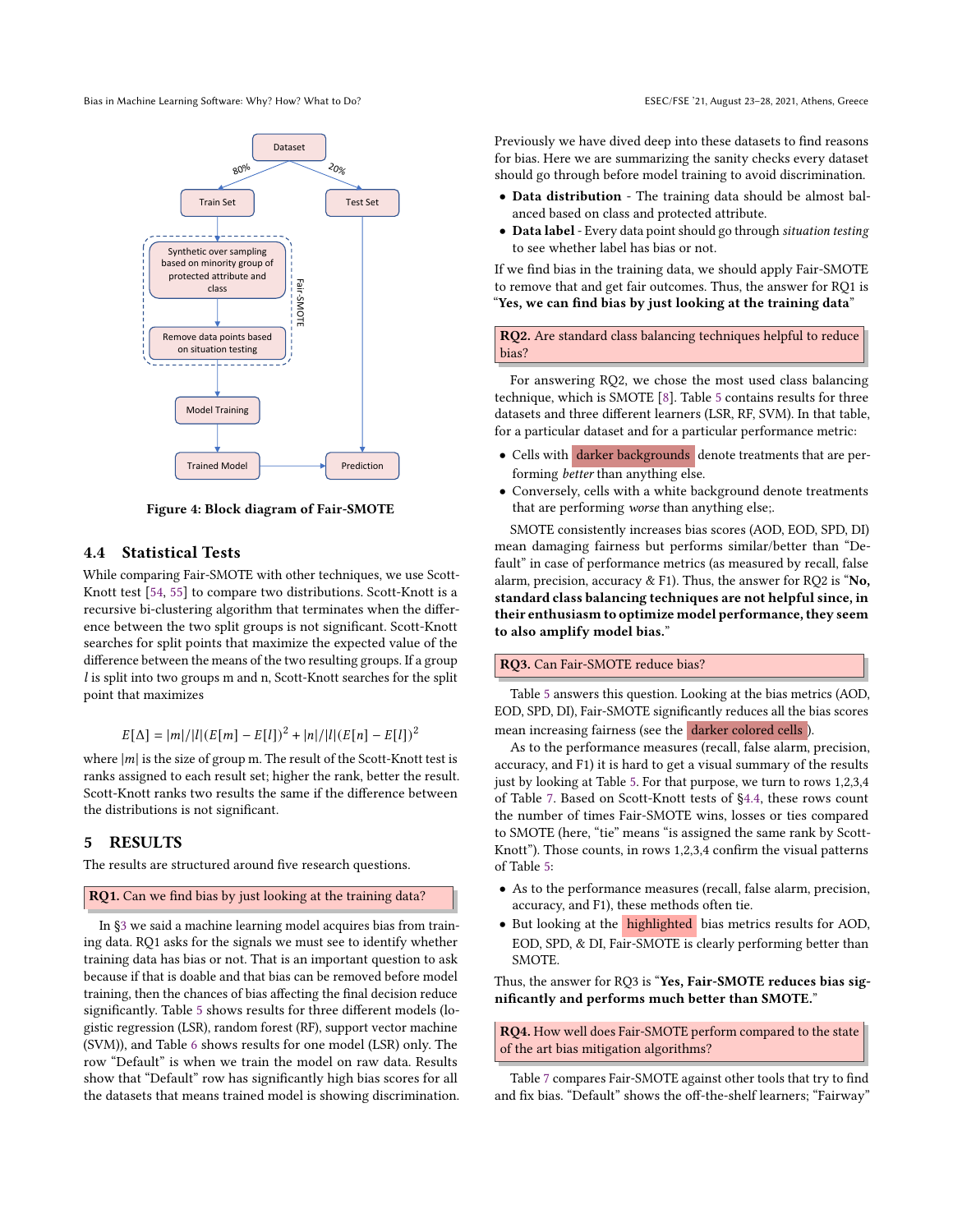<span id="page-7-0"></span>Table 5: Results for RQ1, RQ2 & RQ3. In this table "Default" means off-the-shelf learner; SMOTE is an algorithm by Chawla et al. [\[8\]](#page-10-7) from 2002; and Fair-SMOTE is the algorithm introduced by this paper. Cells show medians for 10 runs. Here, the darkest cells show top rank (note: for the metrics with '+' more is better and for the metrics with '-' less is better). The lighter and lightest cells show rank two and rank three respectively; the white cells show the worst rank. Rankings were calculated via Scott-Knott test ([§4.4\)](#page-6-2).

|                     | Protected |                    | Recall | False | Precision | Accuracy | F1 Score | <b>AOD</b> | <b>EOD</b> | <b>SPD</b> | DI    |
|---------------------|-----------|--------------------|--------|-------|-----------|----------|----------|------------|------------|------------|-------|
| Dataset             | Attribute | Algorithms         | $(+)$  | alarm | $^{(+)}$  | $^{(+)}$ | $^{(+)}$ | $(\cdot)$  | $(\cdot)$  | $(\cdot)$  | $(-)$ |
|                     |           |                    |        | $(-)$ |           |          |          |            |            |            |       |
|                     |           | Default - LSR      | 0.42   | 0.07  | 0.69      | 0.83     | 0.54     | 0.12       | 0.24       | 0.21       | 0.56  |
|                     |           | Default - RF       | 0.51   | 0.06  | 0.72      | 0.83     | 0.59     | 0.09       | 0.17       | 0.17       | 0.33  |
|                     |           | Default - SVM      | 0.35   | 0.04  | 0.81      | 0.82     | 0.49     | 0.1        | 0.24       | 0.14       | 0.43  |
| <b>Adult Census</b> |           | <b>SMOTE - LSR</b> | 0.70   | 0.25  | 0.49      | 0.70     | 0.64     | 0.17       | 0.37       | 0.33       | 0.58  |
| Income              | Sex       | <b>SMOTE - RF</b>  | 0.61   | 0.07  | 0.71      | 0.83     | 0.62     | 0.08       | 0.16       | 0.16       | 0.32  |
|                     |           | <b>SMOTE - SVM</b> | 0.71   | 0.19  | 0.55      | 0.78     | 0.62     | 0.11       | 0.52       | 0.42       | 0.46  |
|                     |           | Fair-SMOTE - LSR   | 0.71   | 0.25  | 0.51      | 0.73     | 0.62     | 0.01       | 0.02       | 0.03       | 0.15  |
|                     |           | Fair-SMOTE - RF    | 0.69   | 0.2   | 0.53      | 0.78     | 0.6      | 0.03       | 0.04       | 0.1        | 0.22  |
|                     |           | Fair-SMOTE - SVM   | 0.73   | 0.23  | 0.51      | 0.76     | 0.6      | 0.02       | 0.02       | 0.08       | 0.21  |
|                     |           | Default - LSR      | 0.42   | 0.05  | 0.69      | 0.81     | 0.52     | 0.06       | 0.15       | 0.16       | 0.52  |
|                     |           | Default - RF       | 0.53   | 0.07  | 0.7       | 0.83     | 0.6      | 0.12       | 0.16       | 0.12       | 0.57  |
|                     |           | Default - SVM      | 0.35   | 0.03  | 0.8       | 0.82     | 0.49     | 0.08       | 0.11       | 0.10       | 0.35  |
| <b>Adult Census</b> |           | SMOTE - LSR        | 0.71   | 0.23  | 0.49      | 0.72     | 0.61     | 0.16       | 0.19       | 0.23       | 0.56  |
| Income              | Race      | SMOTE - RF         | 0.66   | 0.08  | 0.67      | 0.83     | 0.63     | 0.09       | 0.12       | 0.12       | 0.52  |
|                     |           | <b>SMOTE - SVM</b> | 0.58   | 0.11  | 0.62      | 0.81     | 0.6      | 0.09       | 0.12       | 0.17       | 0.32  |
|                     |           | Fair-SMOTE - LSR   | 0.7    | 0.22  | 0.51      | 0.72     | 0.62     | 0.04       | 0.03       | 0.05       | 0.26  |
|                     |           | Fair-SMOTE - RF    | 0.73   | 0.2   | 0.52      | 0.8      | 0.61     | 0.01       | 0.02       | 0.08       | 0.29  |
|                     |           | Fair-SMOTE - SVM   | 0.71   | 0.26  | 0.5       | 0.75     | 0.61     | 0.01       | 0.01       | 0.06       | 0.18  |
|                     | Sex       | Default - LSR      | 0.73   | 0.38  | 0.66      | 0.64     | 0.61     | 0.05       | 0.14       | 0.18       | 0.24  |
|                     |           | Default - RF       | 0.75   | 0.45  | 0.66      | 0.67     | 0.72     | 0.11       | 0.18       | 0.2        | 0.34  |
|                     |           | Default - SVM      | 0.77   | 0.45  | 0.66      | 0.67     | 0.71     | 0.1        | 0.15       | 0.22       | 0.28  |
|                     |           | <b>SMOTE - LSR</b> | 0.65   | 0.33  | 0.62      | 0.6      | 0.65     | 0.08       | 0.19       | 0.22       | 0.31  |
| Compas              |           | SMOTE - RF         | 0.72   | 0.42  | 0.67      | 0.65     | 0.7      | 0.11       | 0.22       | 0.26       | 0.3   |
|                     |           | SMOTE - SVM        | 0.7    | 0.36  | 0.68      | 0.66     | 0.69     | 0.1        | 0.21       | 0.31       | 0.38  |
|                     |           | Fair-SMOTE - LSR   | 0.62   | 0.32  | 0.56      | 0.55     | 0.65     | 0.02       | 0.05       | 0.08       | 0.04  |
|                     |           | Fair-SMOTE - RF    | 0.71   | 0.44  | 0.66      | 0.65     | 0.7      | 0.04       | 0.03       | 0.1        | 0.02  |
|                     |           | Fair-SMOTE - SVM   | 0.79   | 0.5   | 0.65      | 0.66     | 0.71     | 0.02       | 0.01       | 0.06       | 0.08  |
|                     |           | Default - LSR      | 0.69   | 0.39  | 0.65      | 0.64     | 0.68     | 0.05       | 0.11       | 0.12       | 0.21  |
|                     |           | Default - RF       | 0.75   | 0.44  | 0.66      | 0.66     | 0.7      | 0.07       | 0.17       | 0.21       | 0.24  |
|                     |           | Default - SVM      | 0.77   | 0.45  | 0.66      | 0.67     | 0.71     | 0.07       | 0.14       | 0.18       | 0.24  |
|                     |           | <b>SMOTE - LSR</b> | 0.61   | 0.32  | 0.61      | 0.6      | 0.63     | 0.06       | 0.16       | 0.14       | 0.27  |
| Compas              | Race      | SMOTE - RF         | 0.75   | 0.42  | 0.67      | 0.66     | 0.7      | 0.07       | 0.13       | 0.19       | 0.31  |
|                     |           | <b>SMOTE - SVM</b> | 0.7    | 0.39  | 0.68      | 0.66     | 0.69     | 0.09       | 0.12       | 0.16       | 0.24  |
|                     |           | Fair-SMOTE - LSR   | 0.62   | 0.30  | 0.56      | 0.55     | 0.66     | 0.01       | 0.05       | 0.06       | 0.11  |
|                     |           | Fair-SMOTE - RF    | 0.66   | 0.39  | 0.67      | 0.65     | 0.67     | 0.01       | 0.03       | 0.02       | 0.10  |
|                     |           | Fair-SMOTE - SVM   | 0.7    | 0.41  | 0.67      | 0.65     | 0.68     | 0.02       | 0.06       | 0.08       | 0.12  |
|                     |           | Default - LSR      | 0.35   | 0.05  | 0.65      | 0.85     | 0.44     | 0.04       | 0.1        | 0.07       | 0.43  |
|                     |           | Default - RF       | 0.38   | 0.11  | 0.62      | 0.81     | 0.41     | 0.08       | 0.12       | 0.08       | 0.36  |
|                     |           | Default - SVM      | 0.31   | 0.08  | 0.66      | 0.79     | 0.4      | 0.09       | 0.1        | 0.09       | 0.32  |
|                     |           | SMOTE - LSR        | 0.65   | 0.22  | 0.58      | 0.78     | 0.49     | 0.17       | 0.11       | 0.11       | 0.49  |
| <b>MEPS - 16</b>    | Race      | SMOTE - RF         | 0.63   | 0.18  | 0.56      | 0.78     | 0.52     | 0.12       | 0.19       | 0.13       | 0.31  |
|                     |           | <b>SMOTE - SVM</b> | 0.62   | 0.23  | 0.49      | 0.79     | 0.5      | 0.13       | 0.18       | 0.15       | 0.47  |
|                     |           | Fair-SMOTE - LSR   | 0.66   | 0.2   | 0.41      | 0.77     | 0.51     | 0.01       | 0.03       | 0.04       | 0.17  |
|                     |           | Fair-SMOTE - RF    | 0.62   | 0.21  | 0.38      | 0.77     | 0.48     | 0.03       | 0.04       | 0.03       | 0.19  |
|                     |           | Fair-SMOTE - SVM   | 0.61   | 0.18  | 0.39      | 0.76     | 0.49     | 0.04       | 0.03       | 0.05       | 0.19  |

is the Chakraborty et al. [\[5\]](#page-10-4) system from FSE'20; and OP is the Optimized Pre-processing method from NIPS'17 [\[9\]](#page-10-8). Here, the learner is logistic regression since, for performance measures, LSR has best results in the Fair-SMOTE results of Table [5.](#page-7-0)

Rows 5,6,7,8,9,10,11,12 of Table [7](#page-9-0) summarize these results. Measured in terms of bias reduction, all the methods often tie. But observing the highlighted cells in that table, we see that the Fair-SMOTE performs much better (in terms of recall and F1) than anything else.

Thus, the answer for RQ4 is "Fair-SMOTE performs similar or better than two state of the art bias mitigation algorithms in case of fairness and consistently gives higher recall and F1 score." That means we do not have to compromise performance anymore to achieve fairness. Fair-SMOTE is able to provide both better fairness and performance. This is the biggest achievement of this work.

## RQ5. Can Fair-SMOTE reduce bias for more than one protected attribute?

In the literature, we are unaware of any work trying to reduce bias for more than one protected attribute at a time. Typically what researchers do is try to eliminate bias based on one protected attribute, one at a time. We experimented on Adult dataset having two protected attributes (sex, race). The idea is to balance the training data with respect to class and two protected attributes. That means we need to find out among the eight  $(2^3)$  possible subgroups which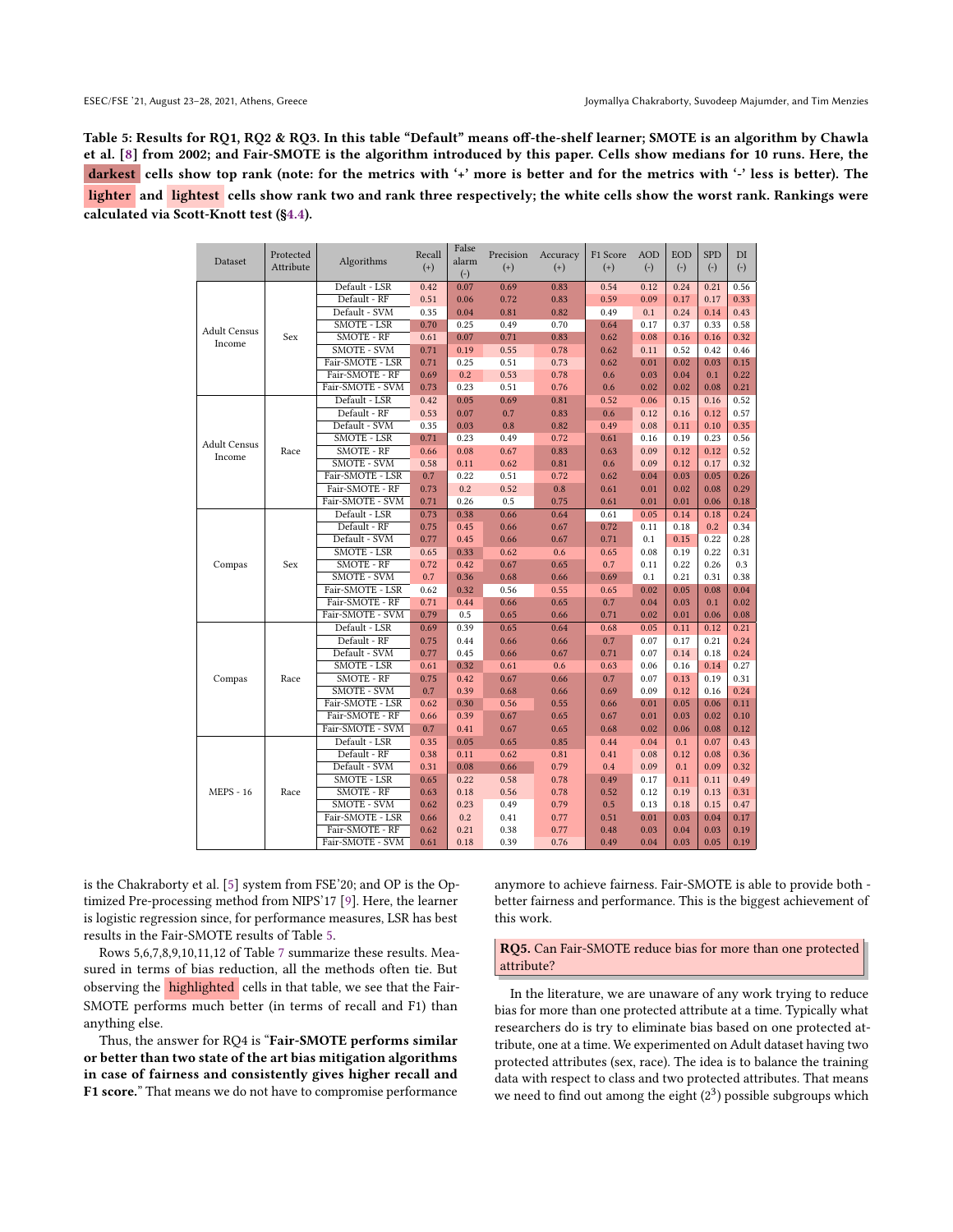<span id="page-8-0"></span>Table 6: Results for RQ3, RQ4 (learner= Logistic Regression). In this table. "Default" denotes off-the-shelf logistic regression; OP is Calmon et al.'s system from NIPS'17 [\[9\]](#page-10-8); Fairway is Chakraborty et al.'s system from FSE'20 [\[5\]](#page-10-4); and Fair-SMOTE is the algorithm introduced by this paper. Cells show medians for 10 runs. Here, the darker cells show top rank (note: for the metrics with '+' more is better and for the metrics with '-' less is better). The lighter cells show rank two; white shows lowest rank (worst performance). Rankings were calculated via the Scott-Knott test  $(\S4.4)$ 

| Algorithms<br>Dataset<br>Attribute<br>$(+)$<br>$(-)$<br>$(+)$<br>$^{(+)}$<br>$^{(+)}$<br>$(-)$<br>$(-)$<br>$(-)$ |              |
|------------------------------------------------------------------------------------------------------------------|--------------|
|                                                                                                                  | $(-)$        |
| Default<br>0.42<br>0.07<br>0.69<br>0.83<br>0.54<br>0.12<br>0.24<br>0.21                                          | 0.56         |
| $\overline{OP}$<br><b>Adult Census</b><br>0.41<br>0.09<br>0.76<br>0.51<br>0.61<br>0.04<br>0.03<br>0.04<br>Sex    | 0.14         |
| Income<br>Fairway<br>0.25<br>0.04<br>0.70<br>0.72<br>0.42<br>0.02<br>0.03<br>0.01                                | 0.11         |
| Fair SMOTE<br>0.71<br>0.25<br>0.51<br>0.73<br>0.62<br>0.02<br>0.03<br>0.01                                       | 0.12         |
| Default<br>0.52<br>0.15<br>0.42<br>0.05<br>0.69<br>0.81<br>0.06<br>0.16                                          | 0.52         |
| OP<br><b>Adult Census</b><br>0.38<br>0.06<br>0.66<br>0.78<br>0.48<br>0.03<br>0.02<br>0.05<br>Race                | 0.21         |
| Fairway<br>0.36<br>0.02<br>0.03<br>Income<br>0.04<br>0.70<br>0.73<br>0.44<br>0.06                                | 0.32         |
| Fair SMOTE<br>0.7<br>0.22<br>0.51<br>0.72<br>0.62<br>0.04<br>0.03<br>0.05                                        | 0.26         |
| Default<br>0.73<br>0.66<br>0.64<br>0.61<br>0.05<br>0.14<br>0.18<br>0.38                                          | 0.28         |
| OP<br>0.71<br>0.36<br>0.64<br>0.62<br>0.60<br>0.04<br>0.05<br>0.06                                               | 0.09         |
| Compas<br>Sex<br>Fairway<br>0.56<br>0.22<br>0.57<br>0.58<br>0.58<br>0.03<br>0.03<br>0.06                         | 0.08         |
| Fair SMOTE<br>0.62<br>0.55<br>0.02<br>0.05<br>0.08<br>0.32<br>0.56<br>0.65                                       | 0.09         |
| 0.69<br>Default<br>0.39<br>0.65<br>0.64<br>0.68<br>0.05<br>0.11<br>0.12                                          | 0.21         |
| $\overline{OP}$<br>0.68<br>0.33<br>0.62<br>0.03<br>0.63<br>0.67<br>0.06<br>0.06                                  | 0.12         |
| Compas<br>Race<br>Fairway<br>0.55<br>0.21<br>0.58<br>0.58<br>0.56<br>0.02<br>0.04<br>0.07                        | 0.07         |
| Fair SMOTE<br>0.62<br>0.30<br>0.56<br>0.55<br>0.01<br>0.05<br>0.06<br>0.66                                       | 0.11         |
| Default<br>0.08<br>0.14<br>0.94<br>0.81<br>0.72<br>0.76<br>0.82<br>0.11                                          | 0.15         |
| $\overline{OP}$<br>0.75<br>0.73<br>0.71<br>0.73<br>0.71<br>0.04<br>0.05<br>0.06                                  | 0.12         |
| German Credit<br>Sex<br>Fairway<br>0.78<br>0.76<br>0.73<br>0.05<br>0.04<br>0.07<br>0.68<br>0.65                  | 0.11         |
| Fair SMOTE<br>0.62<br>0.05<br>0.36<br>0.71<br>0.64<br>0.71<br>0.05<br>0.05                                       | 0.13         |
| Default<br>0.25<br>0.07<br>0.34<br>0.05<br>0.08<br>0.06<br>0.7<br>0.78                                           | 0.45         |
| $\overline{OP}$<br>0.28<br>0.32<br>0.06<br>0.65<br>0.70<br>0.01<br>0.02<br>0.03                                  | 0.09         |
| Default Credit<br>Sex<br>0.33<br>Fairway<br>0.21<br>0.04<br>0.67<br>0.67<br>0.01<br>0.04<br>0.03                 | 0.12         |
| Fair SMOTE<br>0.58<br>0.68<br>0.44<br>0.02<br>0.03<br>0.05<br>0.26<br>0.39                                       | 0.03         |
| 0.72<br>0.74<br>Default<br>0.2<br>0.74<br>0.72<br>0.11<br>0.13<br>0.32                                           | 0.44         |
| $\overline{OP}$<br>0.69<br>0.19<br>0.72<br>0.69<br>0.69<br>0.04<br>0.06<br>0.09                                  | 0.14         |
| Heart Health<br>Age<br>Fairway<br>0.68<br>0.05<br>0.05<br>0.04<br>0.65<br>0.21<br>0.69<br>0.67                   | 0.18         |
| Fair SMOTE<br>0.66<br>0.20<br>0.69<br>0.68<br>0.66<br>0.08<br>0.07<br>0.08                                       | 0.20         |
| Default<br>0.73<br>0.76<br>0.77<br>0.22<br>0.24<br>0.21<br>0.77<br>0.14                                          | 0.21         |
| $\overline{OP}$<br>0.72<br>0.20<br>0.74<br>0.75<br>0.75<br>0.05<br>0.05<br>0.02                                  | 0.04         |
| <b>Bank Marketing</b><br>Age<br>Fairway<br>0.71<br>0.73<br>0.73<br>0.04<br>0.03<br>0.03<br>0.17<br>0.71          | 0.05         |
| Fair SMOTE<br>0.76<br>0.72<br>0.72<br>0.74<br>0.07<br>0.05<br>0.18<br>0.05                                       | 0.03         |
| 0.06<br>0.08<br>Default<br>0.31<br>0.18<br>0.28<br>0.86<br>0.29<br>0.07                                          | 0.59         |
| $\overline{OP}$<br>0.3<br>0.17<br>0.30<br>0.83<br>0.31<br>0.04<br>0.02<br>0.04                                   | 0.16         |
| Home Credit<br>Sex<br>Fairway<br>0.28<br>0.26<br>0.04<br>0.12<br>0.25<br>0.65<br>0.02<br>0.03                    | 013          |
| Fair SMOTE<br>0.33<br>0.18<br>0.31<br>0.75<br>0.32<br>0.03<br>0.02<br>0.03                                       | 0.15         |
| 0.81<br>0.06<br>0.85<br>0.88<br>0.83<br>0.06<br>0.05<br>0.06<br>Default                                          | 0.12         |
| Student<br>OP<br>0.79<br>0.06<br>0.83<br>0.83<br>0.82<br>0.02<br>0.03<br>0.03                                    | 0.06         |
| Sex<br>Fairway<br>0.76<br>0.81<br>0.84<br>0.03<br>0.02<br>0.04<br>Performance<br>0.05<br>0.84                    | 0.07         |
| Fair SMOTE<br>0.91<br>0.10<br>0.04<br>0.04<br>0.84<br>0.87<br>0.86<br>0.04                                       | 0.08         |
| 0.05<br>0.08<br>Default<br>0.36<br>0.03<br>0.68<br>0.85<br>0.45<br>0.04                                          | 0.36         |
| $\overline{OP}$<br>0.35<br>0.44<br>0.04<br>0.66<br>0.83<br>0.04<br>0.02<br>0.06                                  | 0.15         |
| <b>MEPS - 15</b><br>Race<br>Fairway<br>0.35<br>0.04<br>0.77<br>0.41<br>0.03<br>0.02<br>0.04<br>0.42              | 0.12         |
| Fair SMOTE<br>0.68<br>0.22<br>0.77<br>0.53<br>0.02<br>0.02<br>0.05<br>0.41                                       | 0.15         |
| Default<br>0.07<br>0.35<br>0.05<br>0.65<br>0.85<br>0.44<br>0.04<br>0.1                                           | 0.43         |
| $\overline{OP}$<br>0.34<br>0.04<br>0.65<br>0.83<br>0.44<br>0.05<br>0.02<br>0.05                                  | 0.12         |
| <b>MEPS - 16</b><br>Sex<br>0.32<br>0.76<br>0.42<br>0.03<br>0.02<br>0.04<br>Fairway<br>0.04<br>0.55               | 0.16         |
|                                                                                                                  | 0.04<br>0.17 |

one has the most number of data points. Then we need to make other subgroups of the same size with the one having most number of data points. That is done by generating new data points using Fair-SMOTE. Table [8](#page-9-1) shows results that bias is reduced for both the attributes along with higher recall and F1 score. Hence, the answer of RQ5 is "Yes, Fair-SMOTE can simultaneously reduce bias for more than one protected attribute."

## 6 DISCUSSION: WHY FAIR-SMOTE?

Here we discuss what makes Fair-SMOTE unique and more useful than prior works in the fairness domain.

Combination: This is only the second SE work (after Fairway [\[5\]](#page-10-4)) in fairness domain where primary focus is bias mitigation. There are a lot of papers in ML domain where various techniques are provided to remove bias from model behavior. Still, when it comes to applicability, we see software practitioners find ML fairness as a complicated topic. Because finding bias, explaining bias, and removing bias have been treated as separate problems and thus created more confusion. That's where this work makes a significant contribution by combining all of them together. We first find data imbalance and improperly labeled data points (by situation testing) and then use oversampling to balance the data and remove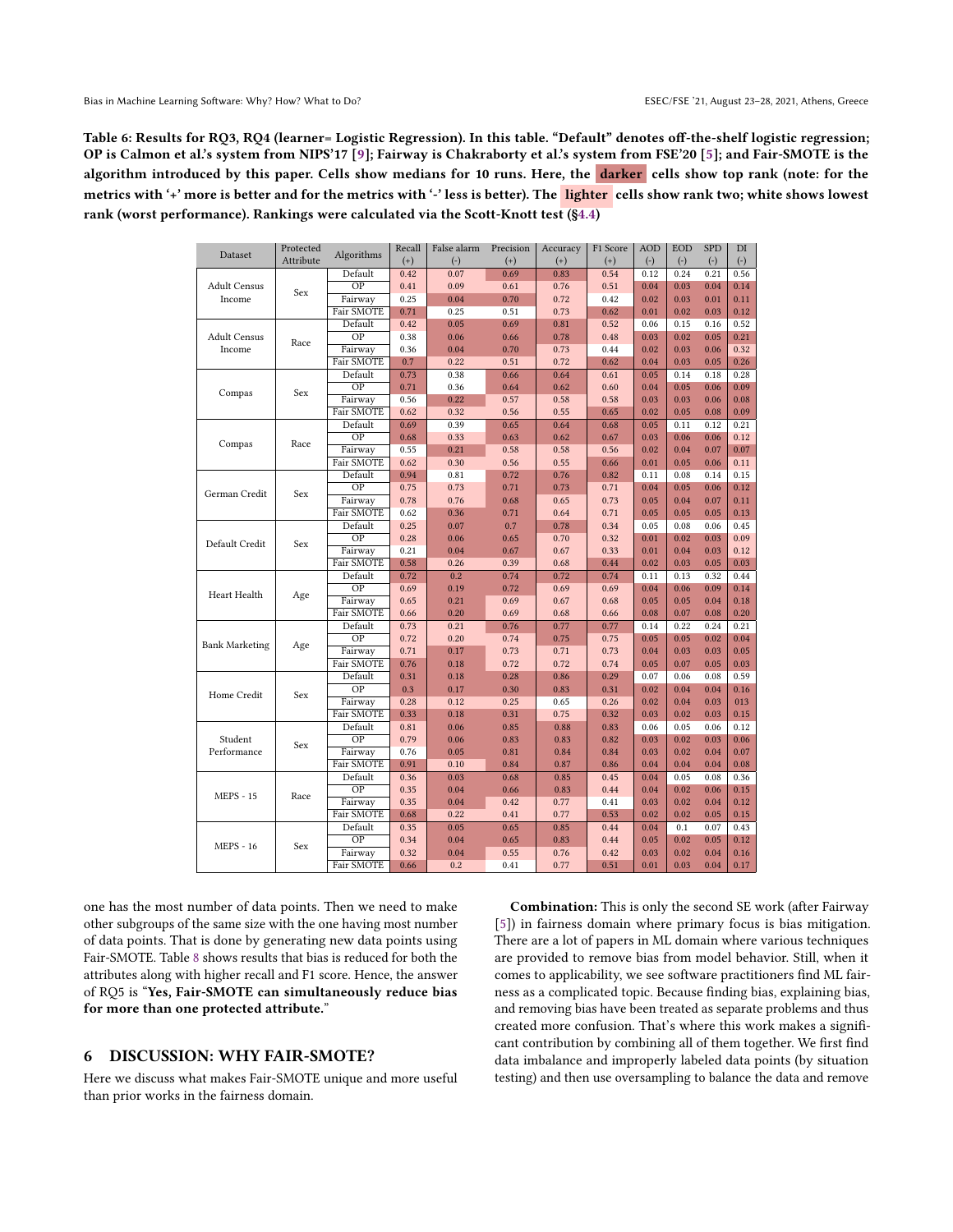<span id="page-9-0"></span>Table 7: RQ3, RQ4 results. Summarized information of comparing Fair-SMOTE with SMOTE[\[8\]](#page-10-7), Fairway[\[5\]](#page-10-4) & Optimized Preprocessing[\[9\]](#page-10-8) based on results of 10 datasets and 3 learners (LSR, RF, SVM). Number of wins, ties, and losses are calculated based on Scott-Knott ranks for each metric. Highlighted cells show Fair-SMOTE significantly outperforming others.

|                |                              | Recall | False alarm | Precision                                     | Accuracy                   | F1 Score | <b>AOD</b> | <b>EOD</b> | <b>SPD</b>     | DI             | <b>Total</b> |  |  |  |
|----------------|------------------------------|--------|-------------|-----------------------------------------------|----------------------------|----------|------------|------------|----------------|----------------|--------------|--|--|--|
|                |                              |        |             |                                               | <b>SMOTE vs Fair-SMOTE</b> |          |            |            |                |                |              |  |  |  |
| $\mathbf{1}$   | Win                          | 4      | 4           | 1                                             | 6                          | 3        | 33         | 33         | 34             | 32             | 150          |  |  |  |
| 2              | Tie                          | 25     | 27          | 29                                            | 28                         | 30       | 2          | 3          | $\overline{2}$ | $\overline{2}$ | 148          |  |  |  |
| 3              | Loss                         | 7      | 5.          | 6                                             | 2                          | 3        |            | $\Omega$   | $\theta$       | 2              | 26           |  |  |  |
| $\overline{4}$ | $Win + Tie$                  | 29     | 31          | 30                                            | 34                         | 33       | 35         | 36         | 36             | 34             | 298/324      |  |  |  |
|                | <b>Fairway vs Fair-SMOTE</b> |        |             |                                               |                            |          |            |            |                |                |              |  |  |  |
| $\overline{5}$ | Win                          | 14     | 4           | 6                                             | 5                          | 20       | 3          | 2          | 3              | 4              | 61           |  |  |  |
| 6              | Tie                          | 20     | 20          | 27                                            | 28                         | 14       | 30         | 31         | 32             | 31             | 233          |  |  |  |
|                | Loss                         | 2      | 12          | 3                                             | 3                          | 2        | 3          | 3          | 1              |                | 28           |  |  |  |
| 8              | $Win + Tie$                  | 34     | 24          | 33                                            | 33                         | 34       | 33         | 33         | 35             | 35             | 294/324      |  |  |  |
|                |                              |        |             | <b>Optimized Pre-processing vs Fair-SMOTE</b> |                            |          |            |            |                |                |              |  |  |  |
| 9              | Win                          | 10     | 7           | 4                                             | 3                          | 12       |            | 2          | 2              | 3              | 44           |  |  |  |
| 10             | Tie                          | 21     | 22          | 26                                            | 30                         | 20       | 34         | 33         | 32             | 31             | 249          |  |  |  |
| 11             | Loss                         | 5      | 7           | 6                                             | 3                          | 4        |            |            | 2              | 2              | 31           |  |  |  |
| 12             | <b>Win + Tie</b>             | 31     | 29          | 30                                            | 33                         | 32       | 35         | 35         | 34             | 34             | 293/324      |  |  |  |

<span id="page-9-1"></span>Table 8: RQ5 results. Fair-SMOTE reducing bias for 'sex' and 'race' simultaneously (Adult dataset). Best cells are highlighted.

|            | Protected<br>attribute | $Recall(+)$ | False alarm(-) | $Precision(+)$ | $Accuracy(+)$ | $F1 Score(+)$ | $AOD(-)$ | $EOD(-)$ | $SPD(-)$ | $DI(-)$ |
|------------|------------------------|-------------|----------------|----------------|---------------|---------------|----------|----------|----------|---------|
| Default    | Sex                    | 0.42        | 0.07           | 0.69           | 0.83          | 0.52          | 0.12     | 0.24     | 0.21     | 0.56    |
|            | Race                   |             |                |                |               |               | 0.06     | 0.15     | 0.16     | 0.52    |
| Fair-SMOTE | Sex                    | 0.71        | 0.24           | 0.49           | 0.75          | 0.59          | 0.02     | 0.05     | 0.09     | 0.27    |
|            | Race                   |             |                |                |               |               | 0.01     | 0.03     | 0.08     | 0.22    |

improperly labeled data points. As an outcome, we generate fair results.

Uncompromising: Our framework improves fairness scores along with F1 score and recall. It does not damage accuracy and precision much also. That said, unlike much prior work [\[9](#page-10-8)[–11,](#page-10-9) [30–](#page-10-16) [32\]](#page-10-19), we can do bias mitigation without compromising predictive performance. We attribute our success in this regard to our sampling policy. None of our mutators damage the associations between attributes. Rather, we just carefully resample the data to avoid certain hard cases (where the training data can only see a few examples of each kind of row).

Group & Individual: Our data balancing approach takes care of group fairness where goal is based on the protected attribute, privileged and unprivileged groups will be treated similarly. Our situation testing method takes care of individual fairness where goal is to provide similar outcomes to similar individuals.

Generality: We entirely focused on data to find and remove bias. There are works where optimization tricks have been used while model training to remove bias [\[10,](#page-10-18) [31\]](#page-10-17). These works are model specific and most of the time combine with internal model logic. However, Fair-SMOTE does not require access to inside model logic. Thus it is much more general as it can be used for any kind of model. In this work, we used three simple models and got promising results. In future, we will explore deep learning models.

Versatility: We used Fair-SMOTE for only classification datasets here. However, the core idea of Fair-SMOTE is keeping equal proportion of all the protected groups in the training data. We believe the same approach can be applied to regression problems. In future

we would like to explore that. Besides, the same approach can be applied for image data (face recognition) to train model with equal proportion of white and black faces so that model does not show racial bias. That means Fair-SMOTE can be easily adopted by other domains to solve bias issues caused by data imbalance.

## 7 THREATS TO VALIDITY

Sampling Bias - As per our knowledge, this is the most extensive fairness study using 10 real-world datasets and 3 classification models. Still, conclusions may change a bit if other datasets and models are used.

Evaluation Bias - We used the four most popular fairness metrics in this study. Prior works [\[5,](#page-10-4) [31,](#page-10-17) [32\]](#page-10-19) only used two or three metrics although IBM AIF360 contains more than 50 metrics. In future, we will explore more evaluation criteria.

Internal Validity - Where prior researchers [\[37,](#page-10-24) [38\]](#page-10-25) focused on attributes to find causes of bias, we concentrated on data distribution and labels. However, there could be some other reasons. A recent Amazon paper comments on some other reasons such as objective function bias, homogenization bias [\[48\]](#page-11-7). We could not validate these biases in our datasets as it was out of scope. In future, we would like to explore those reasons if industry datasets become available.

External Validity - This work is based on binary classification and tabular data which are very common in AI software. We are currently working on extending it to regression models. In future work, we would extend this work to other domains such as text mining and image processing.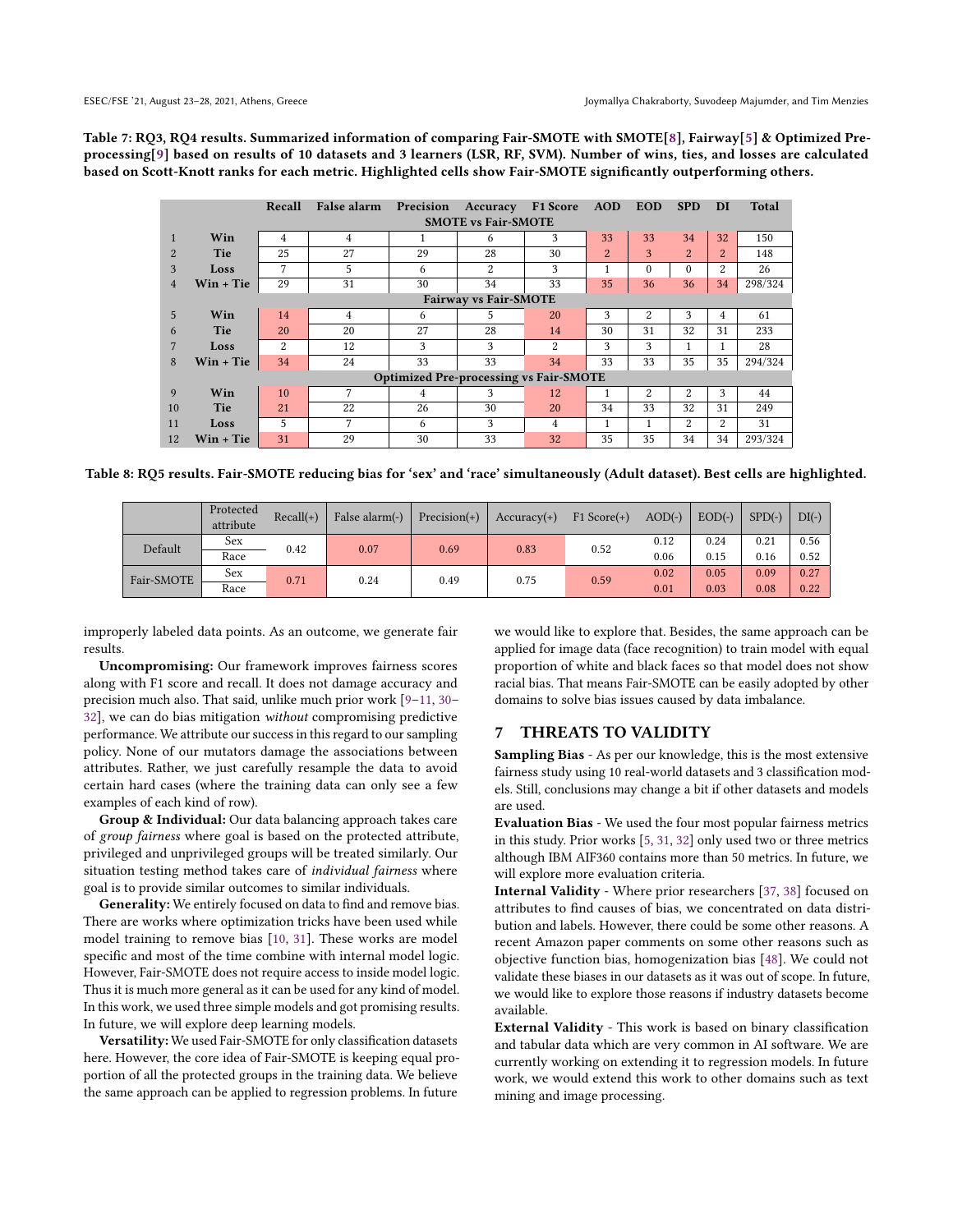## 8 CONCLUSION

This paper has tested the Fair-SMOTE tactic for mitigating bias in ML software. Fair-SMOTE assumes the root causes of bias are the prior decisions that control (a) what data was collected and (b) the labels assigned to the data. Fair-SMOTE:

(A) Removes biased labels; and (B) rebalances internal distributions such that they are equal based on class and sensitive attributes.

As seen above, Fair-SMOTE was just as effective at bias mitigation as two other state-of-the-art algorithms [\[5,](#page-10-4) [9\]](#page-10-8) and more effective in terms of achieving higher performance (measured in terms of recall and F1). Also, Fair-SMOTE runs 220% faster (median value across ten data sets) than Chakraborty et.al [\[5\]](#page-10-4).

Based on the above, we offer three conclusions:

- (1) We can recommend Fair-SMOTE for bias mitigation.
- (2) We can reject the pessimism of Berk et al. [\[33\]](#page-10-20) who, previously, had been worried that the cost of fairness was a reduction in learner performance.
- (3) More generally, rather than blindly applying some optimization methods it can be better to:
	- Reflect on the domain;
	- Use insights from that reflection to guide improvements in that domain.

## ACKNOWLEDGEMENTS

The work was partially funded by LAS and NSF grant #1908762.

#### REFERENCES

- <span id="page-10-0"></span>[1] "Amazon scraps secret ai recruiting tool that showed bias against women," Oct 2018. [Online]. Available: [https://www.reuters.com/article/us-amazon](https://www.reuters.com/article/us-amazon-com-jobs-automation-insight/amazon-scraps-secret-ai-recruiting-tool-that-showed-bias-against-women-idUSKCN1MK08G)[com-jobs-automation-insight/amazon-scraps-secret-ai-recruiting-tool-that](https://www.reuters.com/article/us-amazon-com-jobs-automation-insight/amazon-scraps-secret-ai-recruiting-tool-that-showed-bias-against-women-idUSKCN1MK08G)[showed-bias-against-women-idUSKCN1MK08G](https://www.reuters.com/article/us-amazon-com-jobs-automation-insight/amazon-scraps-secret-ai-recruiting-tool-that-showed-bias-against-women-idUSKCN1MK08G)
- <span id="page-10-1"></span>[2] "Study finds gender and skin-type bias in commercial artificial-intelligence systems," 2018. [Online]. Available: [http://news.mit.edu/2018/study-finds-gender](http://news.mit.edu/2018/study-finds-gender-skin-type-bias-artificial-intelligence-systems-0212)[skin-type-bias-artificial-intelligence-systems-0212](http://news.mit.edu/2018/study-finds-gender-skin-type-bias-artificial-intelligence-systems-0212)
- <span id="page-10-2"></span>[3] A. Caliskan, J. J. Bryson, and A. Narayanan, "Semantics derived automatically from language corpora contain human-like biases," Science, vol. 356, no. 6334, pp. 183–186, 2017. [Online]. Available: [https://science.sciencemag.org/content/356/](https://science.sciencemag.org/content/356/6334/183) [6334/183](https://science.sciencemag.org/content/356/6334/183)
- <span id="page-10-3"></span>[4] B. Johnson, J. Bartola, R. Angell, K. Keith, S. Witty, S. J. Giguere, and Y. Brun, "Fairkit, fairkit, on the wall, who's the fairest of them all? supporting data scientists in training fair models," 2020. [Online]. Available: <https://arxiv.org/abs/2012.09951>
- <span id="page-10-4"></span>[5] J. Chakraborty, S. Majumder, Z. Yu, and T. Menzies, "Fairway: A way to build fair ml software," in Proceedings of the 28th ACM Joint Meeting on European Software Engineering Conference and Symposium on the Foundations of Software Engineering, ser. ESEC/FSE 2020. New York, NY, USA: Association for Computing Machinery, 2020, p. 654–665. [Online]. Available: <https://doi.org/10.1145/3368089.3409697>
- <span id="page-10-5"></span>[6] "Situation testing for employment discrimination in the united states of america," 2007. [Online]. Available: [https://www.cairn.info/revue-horizons-strategiques-](https://www.cairn.info/revue-horizons-strategiques-2007-3-page-17.htm)[2007-3-page-17.htm](https://www.cairn.info/revue-horizons-strategiques-2007-3-page-17.htm)
- <span id="page-10-6"></span>[7] "Proving discrimination cases – the role of situation testing," 2009. [Online]. Available: [https://www.migpolgroup.com/\\_old/portfolio/proving-discrimination](https://www.migpolgroup.com/_old/portfolio/proving-discrimination-cases-the-role-of-situation-testing/)[cases-the-role-of-situation-testing/](https://www.migpolgroup.com/_old/portfolio/proving-discrimination-cases-the-role-of-situation-testing/)
- <span id="page-10-7"></span>[8] N. V. Chawla, K. W. Bowyer, L. O. Hall, and W. P. Kegelmeyer, "Smote: Synthetic minority over-sampling technique," *Journal of Artificial Intelligence Research*,<br>vol. 16, p. 321–357, Jun 2002. [Online]. Available: <http://dx.doi.org/10.1613/jair.953>
- <span id="page-10-8"></span>[9] F. Calmon, D. Wei, B. Vinzamuri, K. Natesan Ramamurthy, and K. R. Varshney, "Optimized pre-processing for discrimination prevention," in Advances in Neural Information Processing Systems 30, I. Guyon, U. V. Luxburg, S. Bengio, H. Wallach, R. Fergus, S. Vishwanathan, and R. Garnett, Eds. Curran Associates, Inc., 2017, pp. 3992–4001. [Online]. Available: [http://papers.nips.cc/paper/6988-optimized](http://papers.nips.cc/paper/6988-optimized-pre-processing-for-discrimination-prevention.pdf)[pre-processing-for-discrimination-prevention.pdf](http://papers.nips.cc/paper/6988-optimized-pre-processing-for-discrimination-prevention.pdf)
- <span id="page-10-18"></span>[10] B. H. Zhang, B. Lemoine, and M. Mitchell, "Mitigating unwanted biases with adversarial learning," 2018. [Online]. Available: [http://www.aies-conference.](http://www.aies-conference.com/wp-content/papers/main/AIES_2018_paper_162.pdf) [com/wp-content/papers/main/AIES\\_2018\\_paper\\_162.pdf](http://www.aies-conference.com/wp-content/papers/main/AIES_2018_paper_162.pdf)
- 
- <span id="page-10-9"></span>[11] F. Kamiran, S. Mansha, A. Karim, and X. Zhang, "Exploiting reject option in classification for social discrimination control," Inf. Sci., vol. 425, no. C, p. 18–33, Jan. 2018. [Online]. Available: <https://doi.org/10.1016/j.ins.2017.09.064>
- <span id="page-10-10"></span>[12] "Fairware 2018:international workshop on software fairness." [Online]. Available: <http://fairware.cs.umass.edu/>
- <span id="page-10-11"></span>[13] "Explain 2019." [Online]. Available: [https://2019.ase-conferences.org/home/](https://2019.ase-conferences.org/home/explain-2019) [explain-2019](https://2019.ase-conferences.org/home/explain-2019)
- <span id="page-10-12"></span>[14] "Ai fairness 360: An extensible toolkit for detecting, understanding, and mitigating unwanted algorithmic bias," 10 2018. [Online]. Available: [https:](https://github.com/IBM/AIF360) [//github.com/IBM/AIF360](https://github.com/IBM/AIF360)
- <span id="page-10-13"></span>[15] "Fate: Fairness, accountability, transparency, and ethics in ai," 2018. [Online]. Available: <https://www.microsoft.com/en-us/research/group/fate/>
- <span id="page-10-14"></span>[16] "Facebook says it has a tool to detect bias in its artificial intelligence," 2018. [Online]. Available: [https://qz.com/1268520/facebook-says-it-has-a-tool](https://qz.com/1268520/facebook-says-it-has-a-tool-to-detect-bias-in-its-artificial-intelligence/)[to-detect-bias-in-its-artificial-intelligence/](https://qz.com/1268520/facebook-says-it-has-a-tool-to-detect-bias-in-its-artificial-intelligence/)
- <span id="page-10-15"></span>[17] J. Bergstra and Y. Bengio, "Random search for hyper-parameter optimization," Journal of Machine Learning Research, vol. 13, no. 10, pp. 281–305, 2012. [Online]. Available: <http://jmlr.org/papers/v13/bergstra12a.html>
- <span id="page-10-28"></span>[18] "Uci:adult data set," 1994. [Online]. Available: [http://mlr.cs.umass.edu/ml/](http://mlr.cs.umass.edu/ml/datasets/Adult) [datasets/Adult](http://mlr.cs.umass.edu/ml/datasets/Adult)
- <span id="page-10-29"></span>[19] "propublica/compas-analysis," 2015. [Online]. Available: [https://github.com/](https://github.com/propublica/compas-analysis) [propublica/compas-analysis](https://github.com/propublica/compas-analysis)
- <span id="page-10-30"></span>[20] "Uci:statlog (german credit data) data set," 2000. [Online]. Available: [https:](https://archive.ics.uci.edu/ml/datasets/Statlog+(German+Credit +Data)) [//archive.ics.uci.edu/ml/datasets/Statlog+\(German+Credit+Data\)](https://archive.ics.uci.edu/ml/datasets/Statlog+(German+Credit +Data))
- <span id="page-10-31"></span>[21] "Uci:default of credit card clients data set," 2016. [Online]. Available: <https://archive.ics.uci.edu/ml/datasets/default+of+credit+card+clients>
- <span id="page-10-32"></span>[22] "Uci:heart disease data set," 2001. [Online]. Available: [https://archive.ics.uci.edu/](https://archive.ics.uci.edu/ml/datasets/Heart+Disease) [ml/datasets/Heart+Disease](https://archive.ics.uci.edu/ml/datasets/Heart+Disease)
- <span id="page-10-33"></span>[23] "Bank marketing uci," 2017. [Online]. Available: [https://www.kaggle.com/c/bank](https://www.kaggle.com/c/bank-marketing-uci)[marketing-uci](https://www.kaggle.com/c/bank-marketing-uci)
- <span id="page-10-34"></span>[24] "Thome credit default risk," 2017. [Online]. Available: [https://www.kaggle.com/](https://www.kaggle.com/c/home-credit-default-risk) [c/home-credit-default-risk](https://www.kaggle.com/c/home-credit-default-risk)
- <span id="page-10-35"></span>[25] "Student performance data set," 2014. [Online]. Available: [https://archive.ics.uci.](https://archive.ics.uci.edu/ml/datasets/Student+Performance) [edu/ml/datasets/Student+Performance](https://archive.ics.uci.edu/ml/datasets/Student+Performance)
- <span id="page-10-36"></span>[26] "Medical expenditure panel survey," 2015. [Online]. Available: [https://meps.ahrq.](https://meps.ahrq.gov/mepsweb/) [gov/mepsweb/](https://meps.ahrq.gov/mepsweb/)
- <span id="page-10-37"></span>[27] R. Bellamy, K. Dey, M. Hind, S. C. Hoffman, S. Houde, K. Kannan, P. Lohia, J. Martino, S. Mehta, A. Mojsilovic, S. Nagar, K. Natesan Ramamurthy, J. Richards, D. Saha, P. Sattigeri, M. Singh, R. Kush, and Y. Zhang, "Ai fairness 360: An extensible toolkit for detecting, understanding, and mitigating unwanted algorithmic bias," 10 2018.
- <span id="page-10-38"></span>[28] T. Calders and S. Verwer, "Three naive bayes approaches for discrimination-free classification," Data Min. Knowl. Discov., vol. 21, no. 2, p. 277–292, Sep. 2010. [Online]. Available: <https://doi.org/10.1007/s10618-010-0190-x>
- <span id="page-10-39"></span>[29] M. Feldman, S. Friedler, J. Moeller, C. Scheidegger, and S. Venkatasubramanian, "Certifying and removing disparate impact," 2015.
- <span id="page-10-16"></span>[30] F. Kamiran and T. Calders, "Data preprocessing techniques for classification without discrimination," Knowledge and Information Systems, vol. 33, no. 1, pp. 1–33, Oct 2012. [Online]. Available: <https://doi.org/10.1007/s10115-011-0463-8>
- <span id="page-10-17"></span>[31] T. Kamishima, S. Akaho, H. Asoh, and J. Sakuma, "Fairness-aware classifier with prejudice remover regularizer," in Machine Learning and Knowledge Discovery in Databases, P. A. Flach, T. De Bie, and N. Cristianini, Eds. Berlin, Heidelberg: Springer Berlin Heidelberg, 2012, pp. 35–50.
- <span id="page-10-19"></span>[32] M. Hardt, E. Price, and N. Srebro, "Equality of opportunity in supervised learning," 2016. [Online]. Available: <https://arxiv.org/abs/1610.02413>
- <span id="page-10-20"></span>[33] R. Berk, H. Heidari, S. Jabbari, M. Kearns, and A. Roth, "Fairness in criminal justice risk assessments: The state of the art," 2017.
- <span id="page-10-21"></span>[34] S. Maity, D. Mukherjee, M. Yurochkin, and Y. Sun, "There is no tradeoff: enforcing fairness can improve accuracy," 2020. [Online]. Available: <https://arxiv.org/abs/2011.03173>
- <span id="page-10-22"></span>[35] H. Jiang and O. Nachum, "Identifying and correcting label bias in machine learning," 2019. [Online]. Available: <https://arxiv.org/abs/1901.04966>
- <span id="page-10-23"></span>[36] S. Yan, H.-t. Kao, and E. Ferrara, "Fair class balancing: Enhancing model fairness without observing sensitive attributes," in Proceedings of the 29th ACM International Conference on Information & Knowledge Management, ser. CIKM '20. New York, NY, USA: Association for Computing Machinery, 2020, p. 1715–1724.
- <span id="page-10-24"></span>[37] L. Zhang, Y. Wu, and X. Wu, "A causal framework for discovering and removing direct and indirect discrimination," 2016. [Online]. Available: <https://www.ijcai.org/proceedings/2017/0549.pdf>
- <span id="page-10-25"></span>[38] J. R. Loftus, C. Russell, M. J. Kusner, and R. Silva, "Causal reasoning for algorithmic fairness," 2018. [Online]. Available: <https://arxiv.org/abs/1805.05859>
- <span id="page-10-26"></span>[39] S. Galhotra, Y. Brun, and A. Meliou, "Fairness testing: testing software for discrimination," Proceedings of the 2017 11th Joint Meeting on Foundations of Software Engineering - ESEC/FSE 2017, 2017. [Online]. Available: [http:](http://dx.doi.org/10.1145/3106237.3106277) [//dx.doi.org/10.1145/3106237.3106277](http://dx.doi.org/10.1145/3106237.3106277)
- <span id="page-10-27"></span>[40] S. Udeshi, P. Arora, and S. Chattopadhyay, "Automated directed fairness testing," Proceedings of the 33rd ACM/IEEE International Conference on